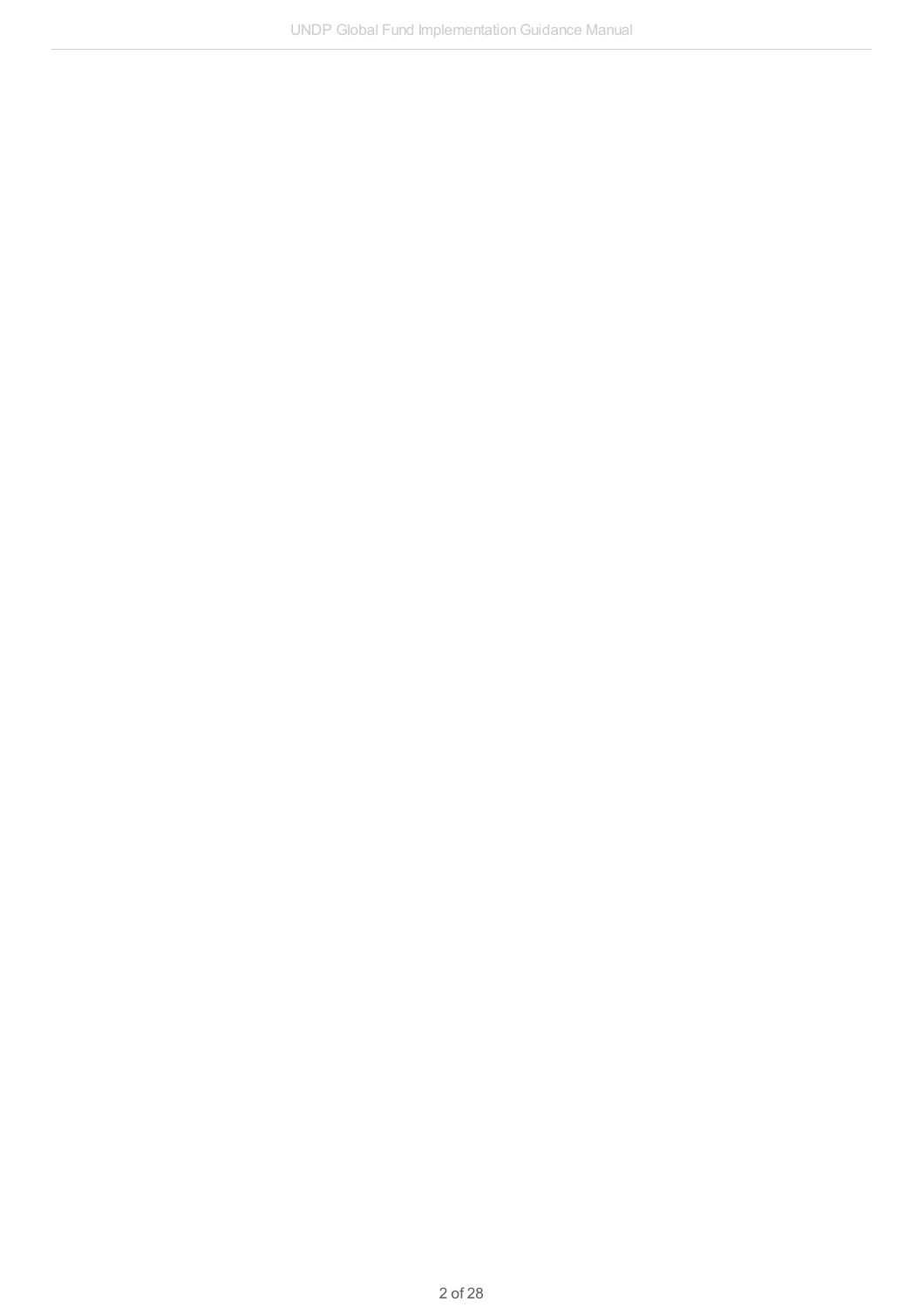# <span id="page-2-0"></span>**Sub-recipient Management**

# <span id="page-2-1"></span>**Sub-recipient Management in Grant Lifecycle**

### <span id="page-2-2"></span>**Sub-recipients in the country dialogue process**

During the country dialogue process, the stakeholders discuss and agree on strategies to address the health priorities identified in the national strategic plan (NSP) and activities the country will ask the Global Fund to support. In most cases, at this stage, the Principal Recipient (PR) has not yet been selected. Despite not being nominated as PR at this stage, UNDP, as a development agency, might provide support by facilitating inclusion of all relevant parties in the process, which often include organizations representing key populations or other underrepresented stakeholders. Some of these organizations may be Sub-recipients (SRs) of currently active grants (in cases when UNDP is currently implementing a Global Fund grant) or future SRs. It is always advisable to include SRs of existing grants in the country dialogue, since these organizations have acquired experience through their work in the field. During the country dialogue, they will have the opportunity to share their practical knowledge on successful and unsuccessful implementation strategies, bottlenecks to address, weaknesses in the health system and adequacy of community systems. SRs' input is valuable and might influence funding request priorities and implementation approach.

## <span id="page-2-3"></span>**Sub-recipients in funding request development**

<span id="page-2-8"></span><span id="page-2-7"></span>During funding request development, the stakeholders work together to provide targets and a high-level budget for activities detailed in the grant application. The Country Coordinating Mechanism (CCM) will typically nominate the PR at this stage.**[\[1\]](#page-3-2)** Once the PR is nominated, some activities related to SR management can begin, in preparation for SR identification**[\[2\]](#page-3-3)** and contracting. The most important preparatory activity at this stage is mapping organizations that can implement activities envisaged in the funding request in specific regions of the country. Other preparatory activities can include collection and analysis of historical information on SR coverage with services in specific regions and realistic budgets used for this purpose. This information will facilitate identification of potential SRs and planning realistic targets and budgets. Such preparatory activities will greatly assist in ensuring the timely start of grant activities shortly after grant signing and reaching targets set for the first reporting period.

### <span id="page-2-4"></span>Mentioning SRs in the funding request

UNDP Country Offices (COs) can use the **Proposal Defined Engagement modality** for SRs named in the grant proposal submitted by the CCM to the Global Fund. The UNDP Global Fund Project Management Unit (PMU) might take advantage of this modality by identifying the SRs early and working with the CCM to have them named in the grant proposal. This is particularly useful in situations where SR choice is limited due to the country context and/or nature of the activities. However, the fact that specific organizations are mentioned in the grant proposal as SRs does not make it mandatory for UNDP to contract them. Please see **[here](http://undphealthimplementation.org/functional-areas/sub-recipient-management/sub-recipient-management-in-grant-lifecycle/)** for more information on other modalities for identification and contracting of SRs.

## **Grant-making**

### <span id="page-2-5"></span>Implementation arrangements mapping

During grant-making, PRs are required to prepare an implementation arrangements map. This is a visual depiction of who is doing what with what portion of a grant. It is, in essence, an organogram of a grant and will include all SRs known at the time or a placeholder for SRs that are yet to be identified. The implementation arrangements map includes:

- all entities receiving grant funds and/or playing a role in program implementation;
- each entity's role in program implementation;
- the flow of funds, commodities and data;
- the beneficiaries of program activities; and
- any unknowns.

Please refer to the Global Fund **[Implementation](http://api.undphealthimplementation.org/api.svc/proxy/https://www.theglobalfund.org/media/5678/fundingmodel_implementationmapping_guidelines_en.pdf) Arrangements Mapping Guidelines** for more information.

### <span id="page-2-6"></span>SR capacity assessment and capacity development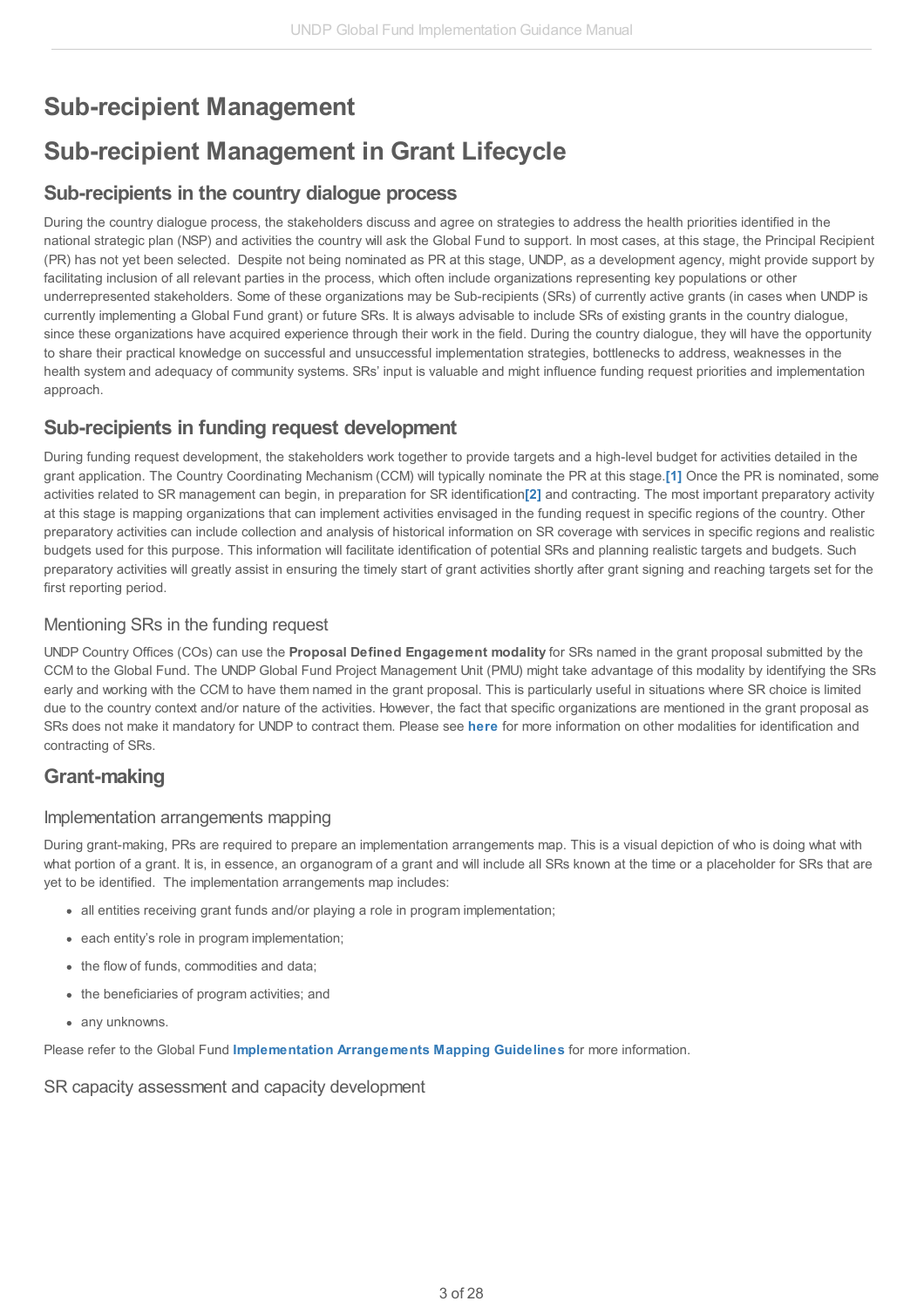Capacity assessments should start early, ideally during grant-making for the SRs already identified at that stage (per the grant proposal). The PR should strive to finalize capacity assessments before grant signing so that key activities can commence as the grant agreement is signed. The capacity assessment will determine whether finance (including asset management), monitoring and evaluation, health product management and programme management capacities are adequate. In case of significant capacity gaps, the PR and SR can agree on a capacity building plan to address major implementation gaps and risks, or the PR should consider engaging a different organization as SR. Understanding the available capacities and the required support and monitoring of SRs may also help understand the workload and inform the staffing of the PMU. When agreeing on capacity development activities, available resources for such activities should also be taken into account. Non-priority activities can be excluded from initial plans. During grant implementation, should resources become available through savings, these can be used for initially unfunded capacity development activities.

### <span id="page-3-0"></span>Detailed budget and performance framework

The core work of the grant-making phase is the development and finalization of the grant **[performance](http://undphealthimplementation.org/functional-areas/financial-management/grant-making-and-signing/prepare-and-finalize-a-global-fund-budget-during-grant-making/detailed-budgeting-guidance/) framework** (PF), **detailed budget**, and **list of health [products](http://undphealthimplementation.org/functional-areas/procurement-and-supply-management/development-of-list-of-health-products-and-procurement-action-plan/)**. Although the final SR budgets and targets will be agreed on at the stage of SR agreement signing, during grant-making it is important that the PR works in close cooperation with already identified SRs on the detailed cost of their programmatic and management operations. SRs' input is also important while preparing the grant's PF. The PR's role is to review SRs' past performance and discuss challenges during implementation in order to set realistic targets and identify bottlenecks early. During these discussions, the PR may inquire about the SRs' reporting system, including:

- the tools they use to collect data;
- the flow of data in case of Sub-sub-recipients (SSRs);
- link with the national disease programme; and
- existence of any electronic data management systems and other factors which could impact data management under the future grant.

When an SR has not yet been identified, the PR should collect information about realistic grant targets and reasonable budgets at the subnational level, if this information is not already included in the national disease programme. The information can be obtained from different sources:

- SRs in current or previous grants, either when UNDP was the PR or from another PR or SRs themselves.
- Historical data such as cost per beneficiary for the same or similar activities will facilitate the preparation of realistic budgets and setting realistic targets.
- Any evaluations, population size estimations and similar sources available for the sub-national level.
- Organizations implementing similar activities funded by other donors, or in other regions of the country, or in neighbouring countries.

Any changes in key budget drivers (such as rent prices, salary rates, currency fluctuations and inflation rate for payments which will be made in local currency) should be taken into account while planning detailed SR budgets, which will be reflected in the detailed budget submitted to the Global Fund. For more information, please refer to guidance on **budget [preparation](http://undphealthimplementation.org/functional-areas/financial-management/grant-making-and-signing/prepare-and-finalize-a-global-fund-budget-during-grant-making/detailed-budgeting-guidance/)** in the financial management section of the Manual.

Finally, during grant-making, the PR needs to submit to the Global Fund a list of pharmaceuticals and health products and plan procurement and supply management (PSM) costs. In relation to SRs, it is important to understand their stock management system, storage capacity, distribution channels (if relevant) and similar factors that may affect the budget or require capacity-building.

The detailed grant budget, list of health products and finalized performance framework is submitted to the Global Fund for its approval. It may sometimes be necessary to revisit the targets and/or budgets agreed with the identified SRs if the Global Fund requests changes to the grant PF or detailed budget.

### <span id="page-3-1"></span>**Other steps of the grant management cycle**

The next chapters contain more information on the other steps of the grant management cycle. These steps are:

- Grant implementation that includes contracting the SRs, and monitoring financial and programmatic performance of the SRs approved projects; and
- Grant reporting.

<span id="page-3-2"></span>**[\[1\]](#page-2-7)** In Additional Safeguard Policy Countries, the GF may request that it pre-approves the implementation arrangement including PR selection. Although this is done in close consultation with the CCM and other development partners, the ultimate decision lies with the GF as part of additional safeguard measures for a country.

<span id="page-3-3"></span>**[\[2\]](#page-2-8)** In ASP Countries, selection of SRs may be subject to Global Fund approval based on the assessment of risks.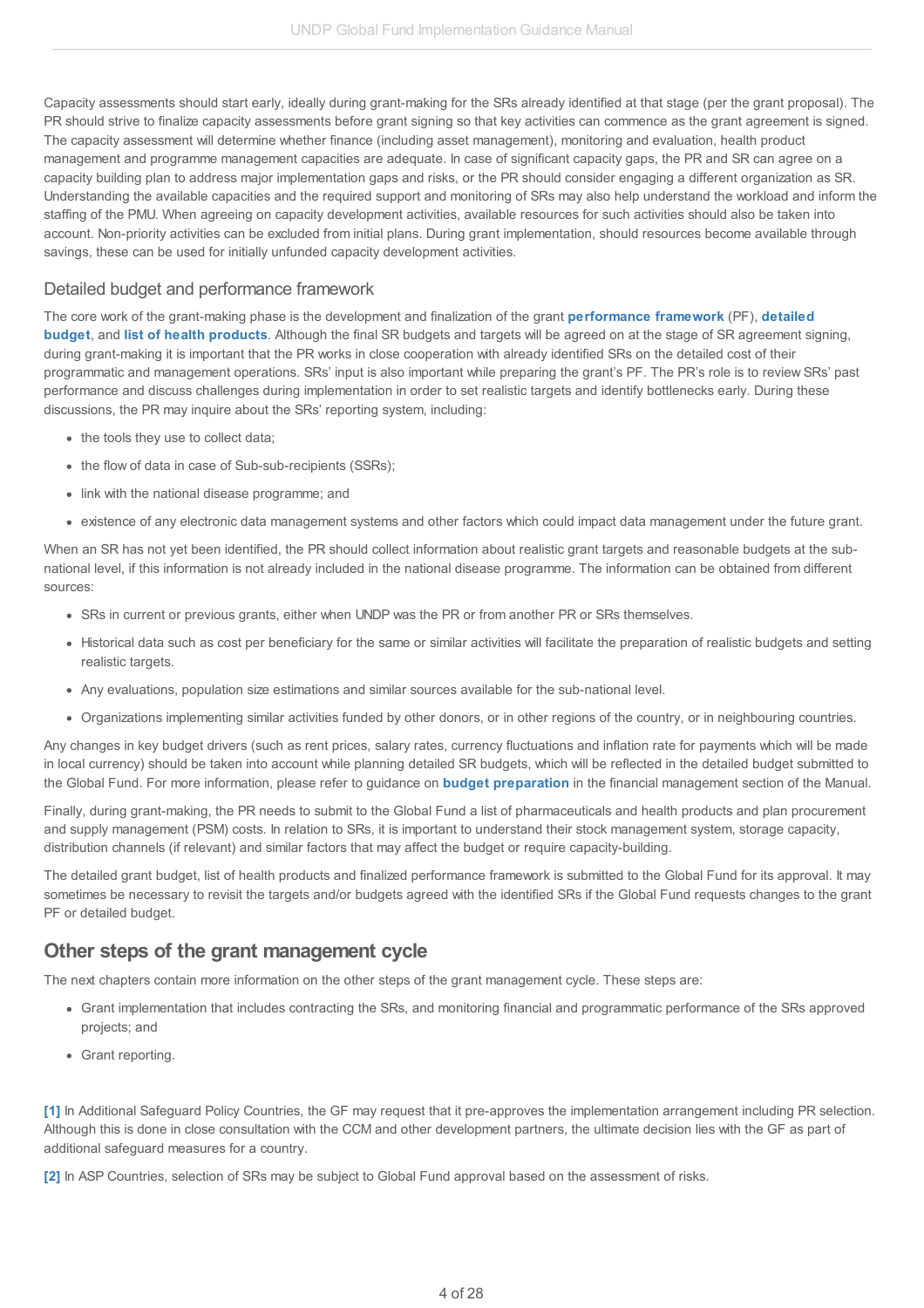# <span id="page-4-0"></span>**Selecting Sub-recipients**

## <span id="page-4-1"></span>**Defining Sub-recipients**

A Sub-recipient (SR) is an organization/entity engaged by a Principal Recipient (PR) to carry out programme activities that are part of a Global Fund grant. Taking into account that UNDP-managed Global Fund grants are implemented under Proposal Defined Engagement, an SR is also referred to as a 'responsible party' (RP), while UNDP is the 'implementing partner' (IP).

UNDP classifies SRs into three categories:

- Government entities;
- Civil society organizations;**[\[1\]](#page-3-2)** and
- United Nations agencies.

UNDP's selection and capacity assessment procedures vary according to the SR category.

### <span id="page-4-2"></span>Sub-recipients versus Private Contractors

Private contractors may also provide services in the implementation of a Global Fund programme, but private contractors are not SRs and cannot be engaged as such. Engagement of private contractors is described in detail in the UNDP Programme and Operations Policies and Procedures (**[POPP](http://api.undphealthimplementation.org/api.svc/proxy/https://popp.undp.org/SitePages/POPPSubject.aspx?SBJID=223)**). Table 1 below can be helpful in identifying whether an entity is an SR or a private contractor.



When it is not clear whether an entity should be contracted as an SR or a private contractor, the UNDP Country Office (CO) consults with the Global Fund/Health Implementation Support Team.

### **Table 1**

| Criteria                | Sub-recipient                                                                                                                                                                                                            | Private contractors                                                                                                                                                                                                                                           |
|-------------------------|--------------------------------------------------------------------------------------------------------------------------------------------------------------------------------------------------------------------------|---------------------------------------------------------------------------------------------------------------------------------------------------------------------------------------------------------------------------------------------------------------|
| Type of<br>organization | · Government entity<br>· Civil society organization (CSO)<br>· United Nations agency                                                                                                                                     | · Commercial entity<br>· Private company/business<br>· Provider of professional services                                                                                                                                                                      |
| Type of activity        | · Substantive development activities that require a<br>substantive developmental approach: activities that<br>lead directly to development outcomes and require<br>selection of like-minded, non-commercial institutions | Specific project inputs that do not require a substantive<br>developmental approach: services that do not directly lead<br>to development outcomes typically sold in the open market<br>and provided by commercial non-development entities                   |
| Example of<br>activity  | ·Treatment<br>· HIV counselling and testing; TB and malaria testing<br>· Training<br>· Research<br>· Advocacy<br>· Community development<br>. Care of people living with HIV<br>· Behaviour change communication         | · Manufacture of goods<br>· Sale of goods<br>· Facilitation of the procurement of goods<br>· Innovation or delivery of services that is not directly tied to<br>programme outcomes (e.g. provision of workshop services<br>such as venue, meals, translation) |
| Values and vision       | Share UNDP's development values and vision                                                                                                                                                                               | Do not necessarily share UNDP's development values and<br>vision                                                                                                                                                                                              |
| Availability            | Interventions/services are not available in the open<br>market                                                                                                                                                           | Services or goods are readily available and traded in the<br>open market                                                                                                                                                                                      |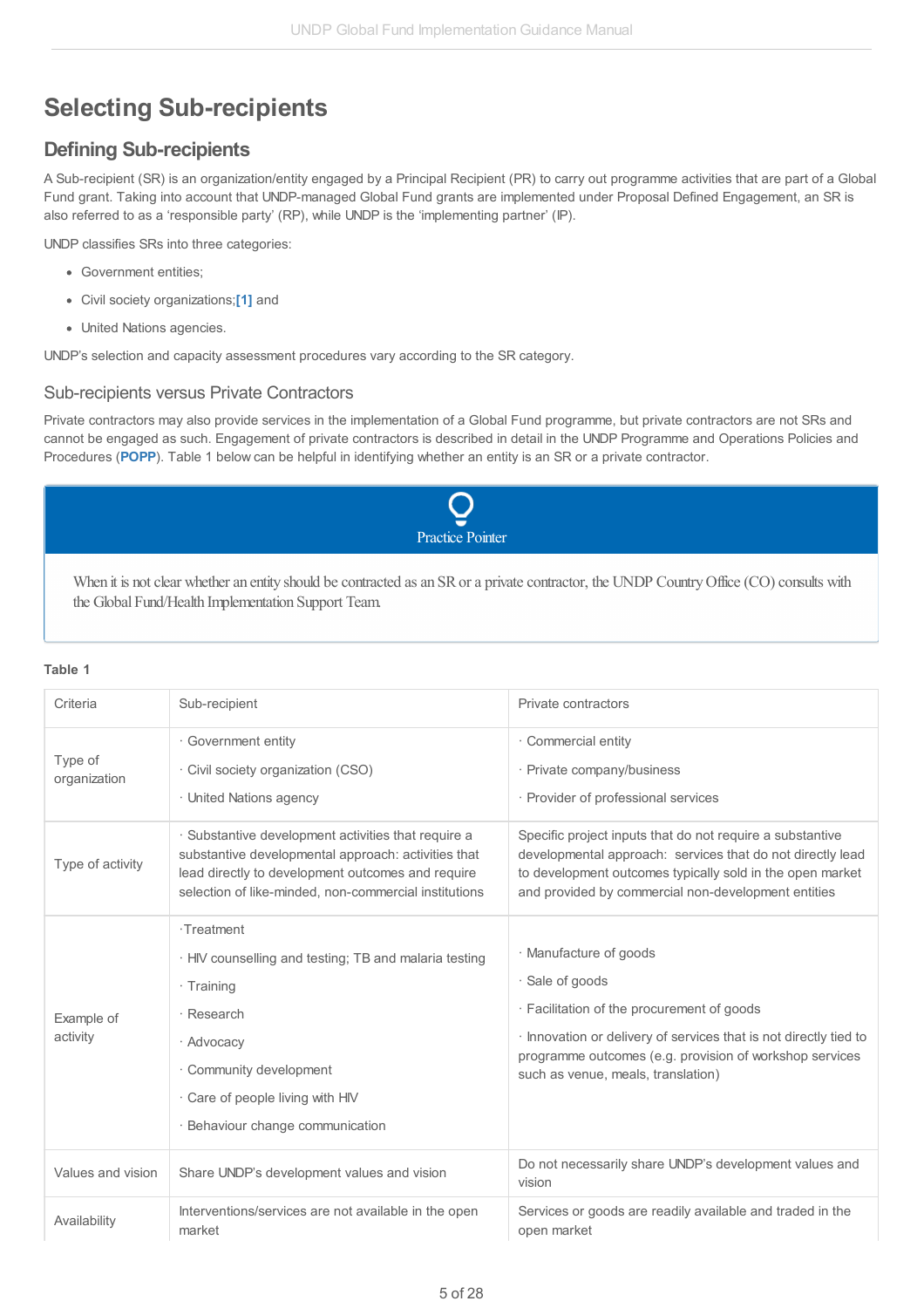#### **Questions and answers:**

**Question:** UNDP wishes to engage the services of an organization to distribute large numbers of insecticide-treated nets; should this be an SR or a private contractor arrangement?

**Answer:** It depends on the actual service to be provided:

- 1. If the service involves delivering the insecticide-treated nets directly to beneficiaries, then behavioural change communication is a critical component of the activity and this should be contracted as an SR arrangement.
- 2. If the service is simply the delivery of the insecticide-treated nets to health facilities, and the health facilities will be responsible for providing the nets to beneficiaries, this could be contracted through a private contractual arrangement providing this is the most costeffective approach and taking the risks into account.

### <span id="page-5-0"></span>Excluded Organizations

Engagement of SRs should be in line with **UNDP policy on managing [partnerships](http://api.undphealthimplementation.org/api.svc/proxy/https://popp.undp.org/SitePages/POPPSubject.aspx?SBJID=288)[.](http://api.undphealthimplementation.org/api.svc/proxy/https://popp.undp.org/SitePages/POPPSubject.aspx)**

Organizations included in the **[Consolidated](http://api.undphealthimplementation.org/api.svc/proxy/https://www.un.org/sc/suborg/en/sanctions/un-sc-consolidated-list) United Nations Security Council Sanctions List** are summarily excluded from becoming SRs because they are on a list of terrorism-linked institutions, established by the Security Council Committee.

### <span id="page-5-1"></span>Country Coordinating Mechanism membership of Sub-recipients

If an organization is a member of the Country Coordinating Mechanism (CCM) and at the same time wishes to become a grant SR, it should consult the CCM Secretariat to obtain guidance on CCM membership and conflict of interest. In most CCMs, SRs can continue to act as CCM members, as long as they disclose the potential conflict of interest (please see item 6 in the Global Fund **Guidelines and [Requirements](http://api.undphealthimplementation.org/api.svc/proxy/https://www.theglobalfund.org/media/1285/ccm_requirements_guidelines_en.pdf) for CCMs**), and do not vote on any decisions that affect them. However, since an organization cannot provide effective oversight of itself, SRs are usually not members of the CCM Oversight Committee. In the case of potential conflicts of interest when identifying or contracting SRs, UNDP COs should consult the Global Fund/Health Implementation Support Team.

### <span id="page-5-2"></span>**Identifying Sub-recipients**

As PR, UNDP is responsible for identifying and selecting SRs. Although the Global Fund and the CCM cannot determine which organizations are selected as SRs, it is good practice to keep the CCM informed of the SR selection process. The SR selection process should be detailed, transparent, open and fully documented. **[\[2\]](#page-3-3)**

There are several possible procedures for selecting SRs, depending on the type of SR required:

UNDP identifies government entities and United Nations agencies as potential SRs exclusively through a Proposal Defined Engagement.UNDP identifies CSOs through either a UNDP Proposal Defined Engagement, a UNDP procurement engagement (i.e., strategic engagement) or other forms of engagement (i.e., programmatic, micro capital grant) as described in the POPP on *Engaging CSO/NGO as a Responsible Party.*

The Proposal Defined Engagement for the selection of GF SRs differs from programmatic engagement as detailed in the POPP on *Engaging CSO/NGOs as a Responsible Party*. Programmatic engagement does not apply to GF SRs as they are considered Responsible Parties and not Implementing Partners. Please see more information below.

### <span id="page-5-3"></span>Proposal Defined Engagement

This modality is used only for the following entities:

- All government entities (please refer to figure 1 below);
- United Nations agencies: in certain circumstances they may be asked to serve as SRs to provide technical support to grant implementation in line with their organization's expertise and mandates (please refer to figure 1 below); and
- Civil society organizations (CSOs)
	- If the CSO in question is named as SR in a grant proposal submitted by the CCM to the Global Fund, and UNDP has assessed the entity as having the programmatic and operational capacity to take on the SR role. Also, a CSO can be engaged through this modality if it was a former SR or PR when there is a transfer of the PR role from another PR to the UNDP CO.
	- If the CSO has not been named in the grant proposal and the CO wishes to select it through this modality, the UNDP CO provides a justification to UNDP Global Fund/Health Implementation Support Team. After analysis of specific circumstances described in justification, the UNDP Global Fund/Health Implementation Support Team may exceptionally authorize this engagement. Nevertheless, such engagement is still subject to a positive capacity and value for money (VfM) assessment. The VfM assessment is conducted by UNDP CO and evaluated and authorized by the UNDP Global Fund/Health Implementation Support Team.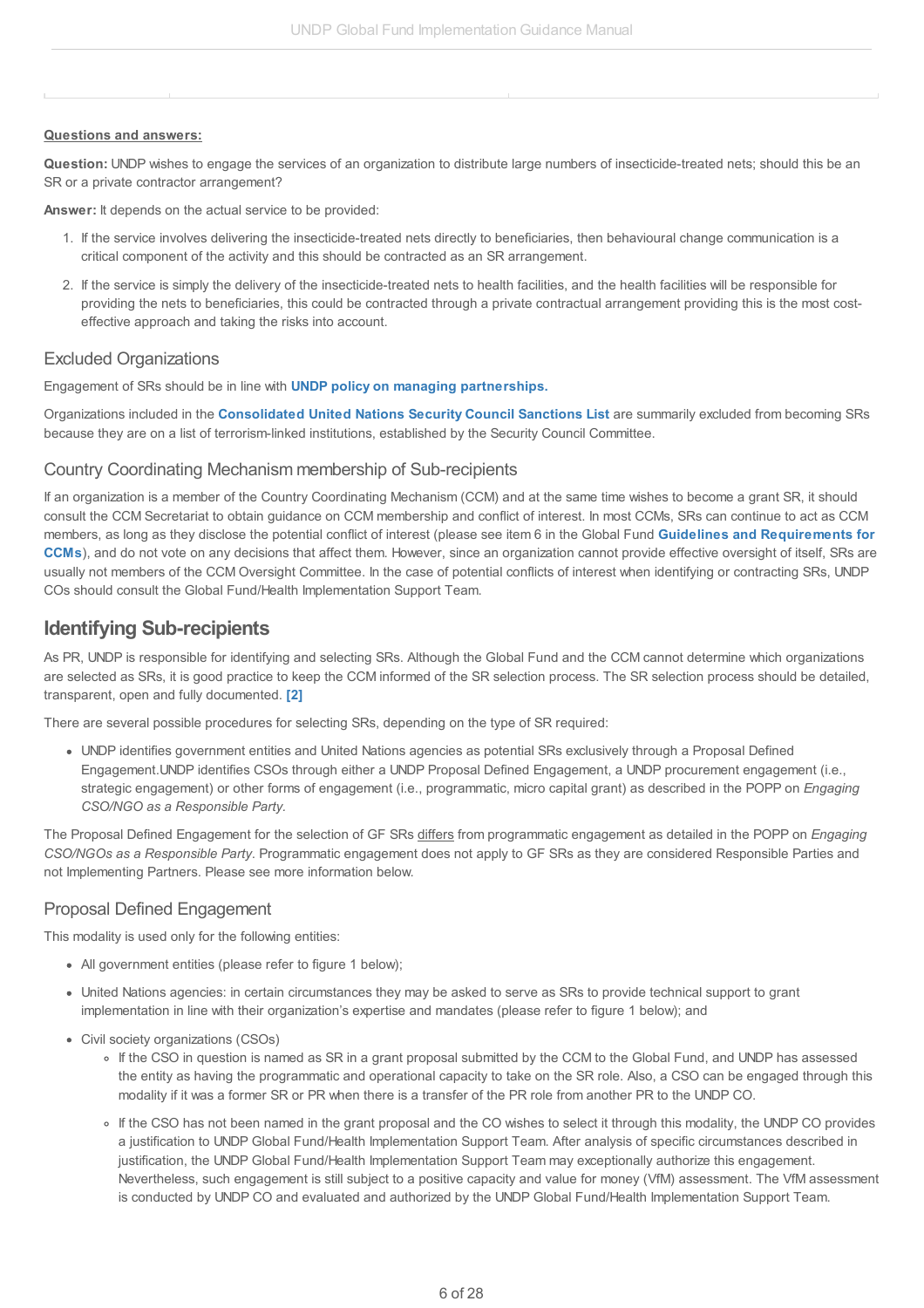Entities that qualify through this engagement modality are not required to undergo a formal competitive selection process under UNDP procurement rules and procedures with approval from the Contract, Assessment and Procurement Committee (CAP)/Regional Advisory Committee on Procurement (RACP)/Advisory Committee on Procurement (ACP). However, if the UNDP CO deems that there are alternatives to the entities so named, it is entitled to undertake a procurement engagement or other forms of engagement. The naming in the grant proposal; former SRs/PRs when there is a transfer PR role or authorization of the entities based on specific circumstances are the only cases in which CSOs are engaged through this modality. For this modality, a programming decision of the Local Project Appraisal Committee (LPAC) should be made prior to engagement. For all other cases, the engagement is subject to procurement engagement or other forms of engagement.





**Figure 2. Selecting CSOs by Proposal Defined Engagement**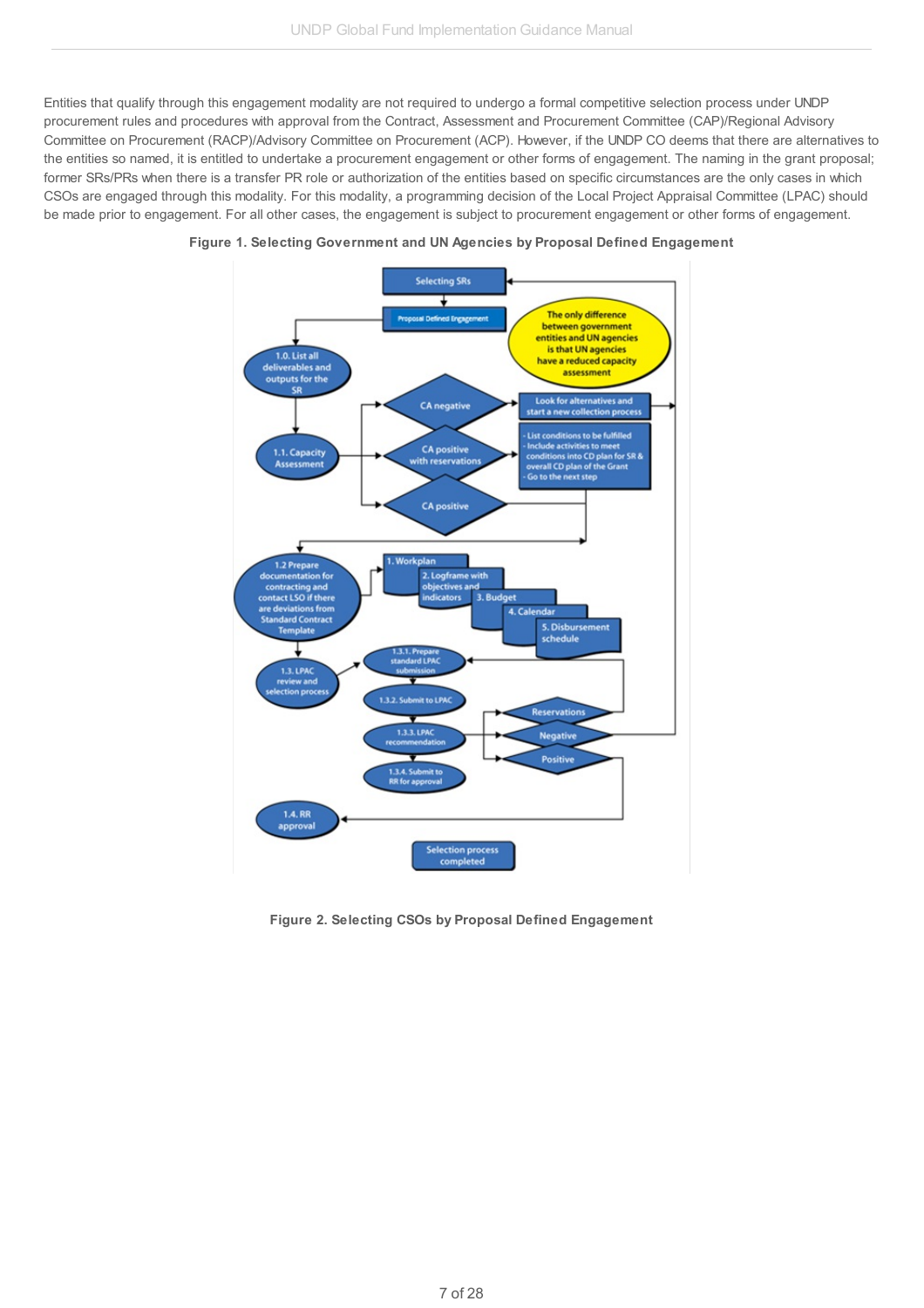

<span id="page-7-0"></span>Procurement Engagement (strategic selection) and other forms of Engagement (programmatic, micro-capital grants) for selection of CSOs/NGOs

UNDP COs should use UNDP's POPP on *Engaging CSO/NGO as a [Responsible](http://api.undphealthimplementation.org/api.svc/proxy/https://popp.undp.org/SitePages/POPPSubject.aspx?SBJID=223) Party* to select a CSO as an SR in the following cases:

- There is no CSO named in the grant proposal submitted by the CCM to the Global Fund;
- The CSO is not a former SR or PR when there is a transfer of the PR role from another PR to UNDP CO;
- The CSO is not exceptionally authorized by UNDP Global Fund/Health Implementation Support Team to go through proposal defined engagement modality; or
- The UNDP CO deems it appropriate to use another engagement modality.

The POPP outlines three modalities for UNDP's engagement with NGOs/CSOs and highlights that selection of the appropriate instrument depends on the particular set of shared goals and planned results:

#### **Procurement Engagement (strategic selection)**

This modality foresees selection of NGOs/CSOs as Responsible Parties and is subdivided into the following modalities:

- **1. Non-competitive procurement modality based on the assessment of NGOs/CSOs collaborative advantage**.
- **2. Based on a competitive procurement selection process** that can be completed through:
- 2.1. Quality-Based Fixed Budget Selection (QB-FBS).

2.2. Standard competitive procurement process - RFP selection process whereby NGOs/CSOs can participate in any UNDP selection of service providers to its projects. The competitive selection processes required by UNDP are fully set out in the **[UNDP](http://api.undphealthimplementation.org/api.svc/proxy/http://api.undphealthimplementation.org/api.svc/proxy/https:/popp.undp.org/SitePages/POPPSubject.aspx?SBJID=225) POPP**.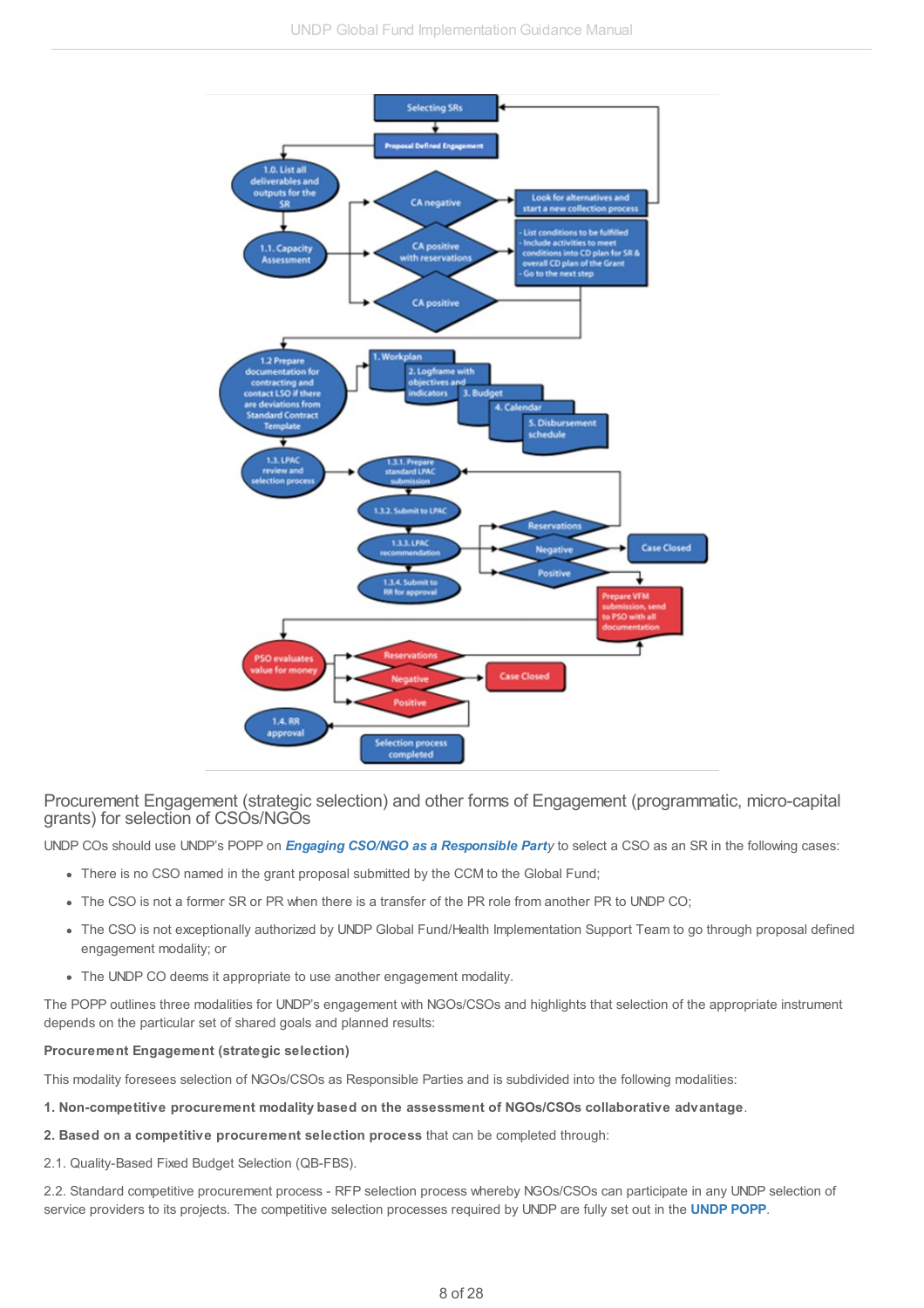### 2.3. Direct contracting NGOs/CSOs, using the UNDP policy for justifying direct contracting.



For the strategic selection non-competitive procurement modality (item 1 above) based on the assessment of NGOs'/CSOs' collaborative advantage as per the best practice, the UNDP COs are requested to complete the value for money (VfM) assessment in the form and substance as it is done for proposal defined engagement. This specific requirement serves as a risk mitigation instrument for engagement without competitive Strategic Selection. The VfM assessment, along with the other corresponding documents as described in the policy for collaborative advantage modality, should be evaluated and recommended for approval by the evaluation panel appointed by the UNDP CO's senior management.



In case of strategic selection competitive procurement modality (item 2 above), it is also useful for UNDP COs to hold a tender consultation meeting with all potential SRs and organizations working with key populations to present the Global Fund programme, and answer and clarify questions and/or concerns. It is best practice that meeting minutes are distributed to all attendees and posted on the UNDP CO website.



UNDP should advise potential SRs to review the CCM grant posposal before completing their quotation/proposal and to visit the Global Fund website to review documents relevant to their application. Proposals in response to the RFQ or RFP should include a work plan and budget as part of the proposal.

### **Other forms of engagement that are not applicable to UNDP-managed Global Fund programmes**

a. Programmatic engagement: when NGOs/CSOs are engaged as Implementing Partners (IP) and the agreement between UNDP and the NGO/CSO shall be formalized through the signing of a Project Cooperation Agreement (PCA). This modality is not applicable for use by UNDP COs to select Global Fund SRs as they are considered Responsible Parties not Implementing Partners.

b. Micro-capital grants.

**[\[1\]](#page-2-7)** For the purposes of this classification, this includes: non-governmental organizations (NGOs), faith-based organizations (FBOs), community-based organizations, community groups and academic institutions.

**[\[2\]](#page-2-8)** Please refer to Global Funds Core Operational Policy Note on Additional Safeguards Policy (24 July 2015), for the Global Fund and CCM Role in an ASP Country.

## <span id="page-8-0"></span>**Capacity Assessment and Approval Process**

# <span id="page-8-1"></span>**Assessing Sub-recipient Capacity**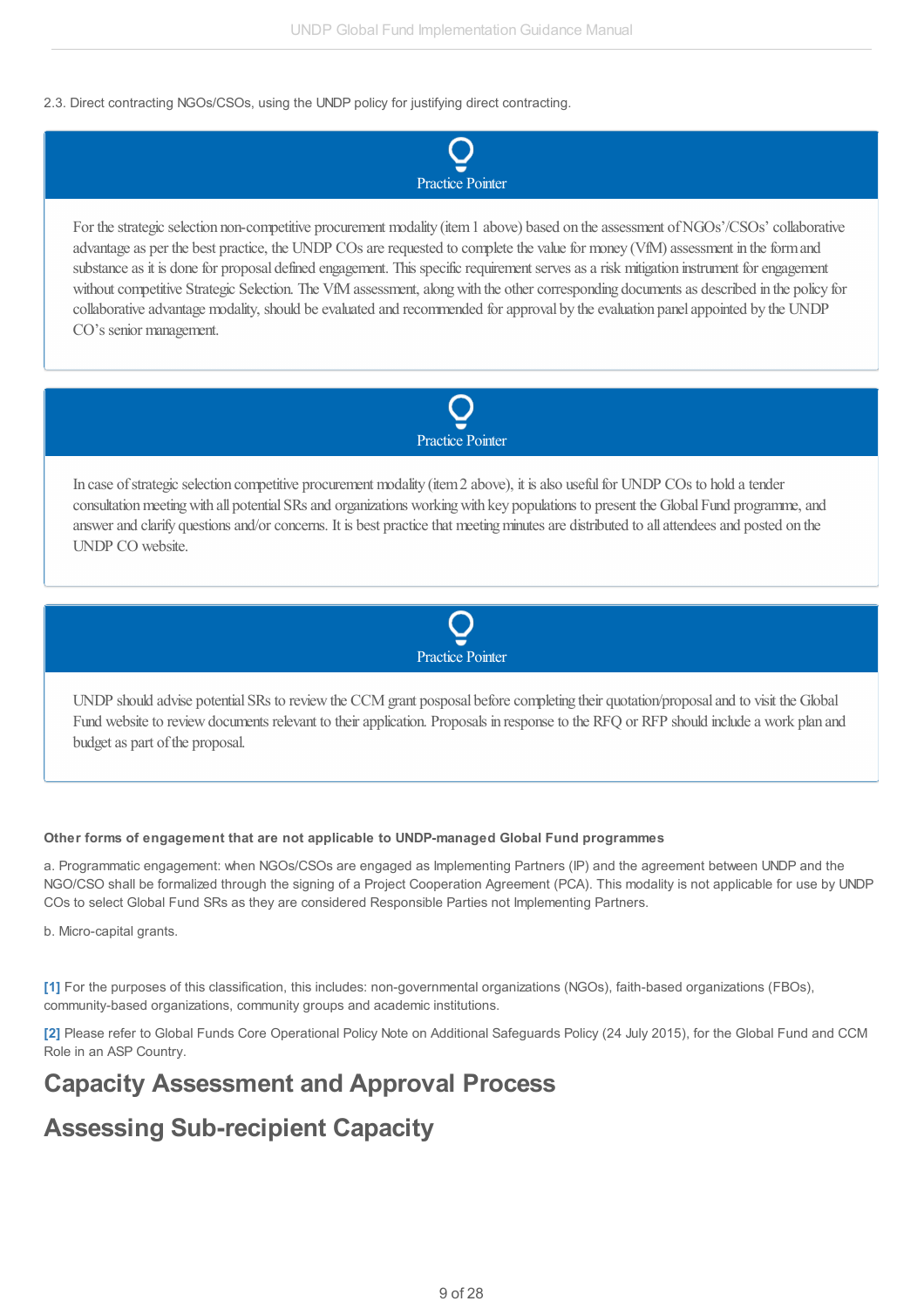UNDP Country Offices (COs) must conduct a capacity assessment of the proposed Sub-recipients (SRs) before signing the SR agreement and transferring any funds. Since a competitive procurement engagement includes a technical assessment, the latter substitutes for a separate capacity assessment. The capacity assessment enables the UNDP CO to conclude whether the SR meets minimum UNDP requirements, and to take capacity development and other risk management steps for the proposed SR, if it determines such steps are needed before signing the SR agreement or during The outcome of the capacity assessment is also used by UNDP CO to select the appropriate cash transfer modality for the SR. While the Principal Recipient (PR) conducts SR assessments, it may take into consideration other assessments carried out by other institutions – for instance, the Local Fund Agent (LFA), which may be requested by the Global Fund to conduct an assessment in Additional Safeguard Policy (ASP) country. However, under the Grant Agreement, the PR is responsible for the results expected from the SR and is also accountable for disbursed funds and, therefore, for the SR assessment. A sample capacity assessment template is available **[here](http://api.undphealthimplementation.org/api.svc/proxy/http://api.undphealthimplementation.org/api.svc/proxy/https:/intranet.undp.org/unit/bpps/hhd/GFpartnership/UNDPasPR/Subrecipient Management/SR Capacity Assessment tool.xls)**.

## <span id="page-9-0"></span>**Sub-recipient Minimum Capacity Requirements**

In relation to each existing and new grant, UNDP requires a detailed mapping and analysis of its responsibilities and the corresponding capacities of each Country Office (CO) to effectively manage the associated accountabilities and risks. UNDP is included under the UN policy for the **[Harmonized](http://api.undphealthimplementation.org/api.svc/proxy/https://popp.undp.org/UNDP_POPP_DOCUMENT_LIBRARY/Public/FRM_Financial Management and Implementation Modalities _Harmonized Approach to Cash Transfers (HACT).docx) Approach to Cash Transfers** which requires, *inter alia*, that UN agencies adopt a risk management approach and select specific procedures for transferring cash on the basis of the joint assessment of the financial management capacity of implementing partners  $(IPs)$ .

UNDP has determined that Sub-recipients (SRs) should meet minimum institutional and technical capacity requirements to sign an SR agreement with UNDP. The UNDP CO should assess whether the potential SRs meet the minimum requirements detailed in Box 1 below.

#### **Box 1. Minimum requirements for Sub-recipients**

#### **1. Financial management systems that:**

- a. correctly record all transactions and balances, including those to be supported by the Global Fund;
- b. allow for disbursing funds to Sub-sub-recipients (SSRs) (where applicable) and suppliers in a timely, transparent and accountable manner;
- c. support the preparation of regular, reliable financial statements;
- d. safeguard Global Fund property.
- **2. Institutional and programmatic:**
- a. legal status to enter into the SR agreement with the UNDP CO;
- b. effective organizational leadership, management, transparent decision-making and accountability systems;
- c. adequate infrastructure, transportation and technical information systems to support proposal implementation, including the monitoring of performance of SSRs and outsourced entities in a timely and accountable manner; and

d. adequate health care expertise (relating to HIV and AIDS, tuberculosis and/or malaria) and cross-functional expertise (finance, procurement, legal, monitoring and evaluation (M&E)).

#### **3. Monitoring and evaluation systems that:**

- a. collect and record programmatic data with appropriate quality control measures;
- b. support the preparation of regular reliable programmatic reports; and
- c. make data available for the purpose of evaluation and other studies.

#### **4. Supply chain management system that ensures:**

- a. adequate storage conditions;
- b. good inventory management; and
- c. reliable distribution system (if SR will be distributing health products to service delivery points or SSRs).

In addition to the minimum requirements, capacity assessments can also include a review of:

experience and expertise of the civil society organizations (CSOs) in implementing Global Fund activities or similar projects; and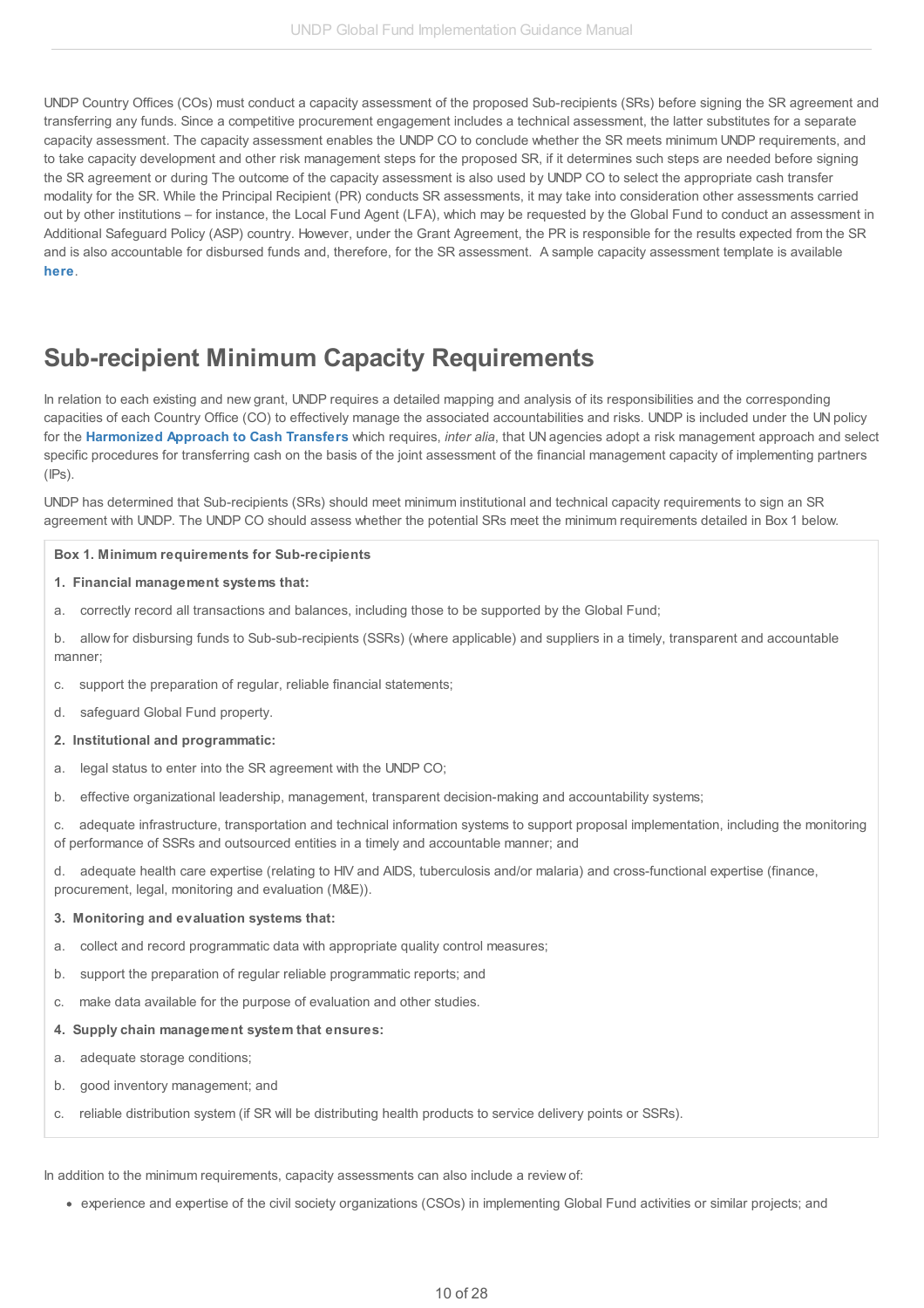• experience in managing SSRs carrying out Global Fund activities or contractors providing goods and services (10 percent of SR budget maximum); and technical assistance to other organizations where applicable.



CSO capacity often hinges on the competence of a few key individuals and should be assessed in great detail; staff rotation should also be carefully assessed.

**Note on UNDP accountability for SSR capacity:** While UNDP does not enter into a contractual agreement with an SSR, it is nevertheless indirectly accountable for the capacity of SSRs, where applicable, to effectively implement, monitor and report on programme activities. Therefore, UNDP must assure that the SR has the requisite capacity to adequately assess its SRs (the SSRs of the PR), following the detailed process outlined in this manual and to ensure that risks are identified and a plan to address them is developed. The UNDP guidance in this manual can be provided to the SR.

# <span id="page-10-0"></span>**Types of Capacity Assessment**

## <span id="page-10-1"></span>**Government Entities and Civil Society Organizations**

The UNDP Country Office (CO) must conduct a formal capacity assessment of governmental entities and civil society organizations (CSOs) identified as potential Sub-recipients (SRs), in addition to any assessment undertaken by the Global Fund through the Local Fund Agent (LFA). A positive capacity assessment should be part of the documentation submitted for UNDP internal review, prior to signing the SR agreement. A positive capacity assessment is also part of the documentation submitted for the 'value for money' (VfM) assessment of CSOs which means that capacity assessment of CSOs should be undertaken prior to development and submission of the VfM assessment in case the CSO is selected through direct programmatic engagement. When the selection process is based on a competitive process, the capacity assessment is embedded in the process and is part of the evaluation process. The documentation on capacity assessment is always included in UNDP's internal review.



As part of the minimum requirements of Global Fund, all SRs (and Sub-sub-recipients (SSRs)) are required to maintain a dedicated bank account for each grant. Since some government entities may require specific approvals from the Ministry of Finance and/or the Ministry of Foreign Affairs, it is helpful if UNDP informs all potential SRs of this specific requirement at an early stage.

## <span id="page-10-2"></span>**United Nations Agencies**

Capacity assessment of UN agencies intended to be SRs (the so-called 'light capacity assessment') is not a formal assessment, since it is assumed that UN agencies have the capacity required to act as SRs. It is, instead, an exercise to identify any specific issues that may need consideration, given the agency's intended role.

Assessments of UN agencies as SRs should focus primarily on an examination of the additional and specific local resources – particularly human resources – that may be required for the SR to carry out its activities and meet its obligations under the SR agreement.

## <span id="page-10-3"></span>**Outcome of the SR Capacity Assessment**

The UNDP Country Office (CO) needs to take different steps, depending on the outcome of the capacity assessment: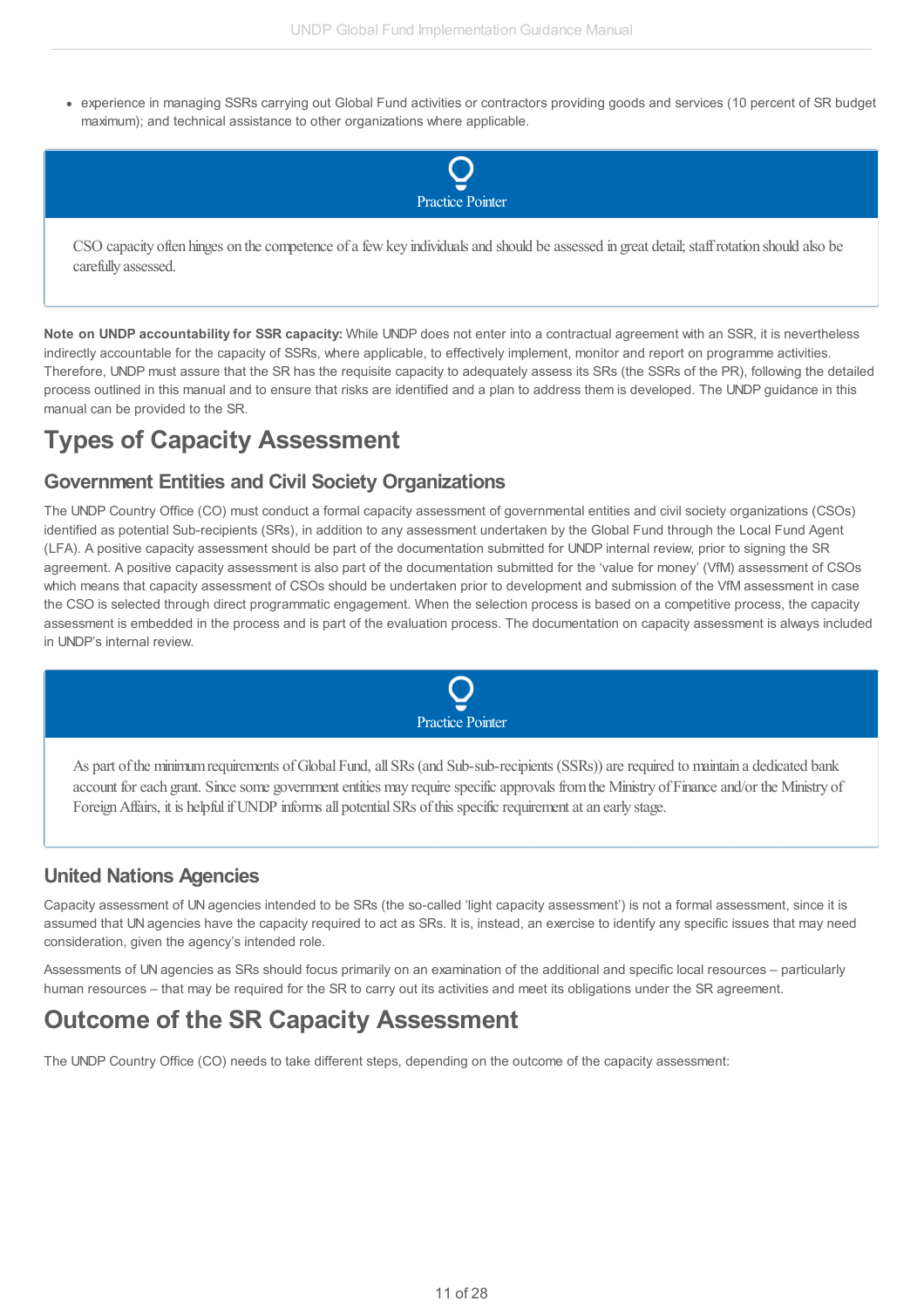- **Positive assessment without reservations or significant assessed risks**: UNDP CO can proceed with the preparation of the Subrecipient (SR) agreement [documentations](http://undphealthimplementation.org/functional-areas/legal-framework/agreements-with-sub-recipients/) and contact the Legal Office (LO) if there are any deviations from the appropriate model **SR agreement**. Please refer to **[figure](http://undphealthimplementation.org/functional-areas/sub-recipient-management/selecting-sub-recipients/#fig2) 2 here** for next steps. The cash transfer modality may be used for the SR that has a positive assessment and is rated low risk. Depending on the programme needs, the other modalities can also be used or a combination of the three modalities. The cash transfer modalities are:
	- 1. **Direct cash transfers** Funds are transferred by UNDP to the SR before the SR incurs expenditures to support activities agreed in the work plan;
	- 2. **Direct payments** SR is accountable for the expense, does the sourcing but requests UNDP to effect payment to the vendor and other third parties to support activities agreed in the work plan; and
	- 3. **Reimbursements** SR pre-finances grant activities with prior approval of UNDP and is reimbursed on submission of a request for reimbursements with supporting.
- **Positive assessment (with reservations):** UNDP CO determines that the SR does not possess all the required capacity to carry out the activities envisioned under the programme. UNDP and the SR need to address the identified capacity issues prior to signing the SR agreement – for example, through a **Condition [Precedent](http://undphealthimplementation.org/functional-areas/legal-framework/the-grant-agreement/grant-confirmation-conditions/)**/**Special [Condition](http://undphealthimplementation.org/functional-areas/legal-framework/the-grant-agreement/grant-confirmation-conditions-precedent-cp/)** or a capacity development plan, as part of the agreement, or through specific cash transfer modalities, as risk mitigation measures. For an SR rated as moderate risk, direct cash transfers may be applied for specific areas found to be strong, while direct payments or reimbursements would apply in weaker areas.

For an SR rated as significant risk, direct cash transfers or reimbursements should not be used. Direct payments may be used only in selected areas where the SR internal control framework is assessed as adequate. UNDP CO retains and implements certain activities under direct implementation, through which UNDP incurs expenses directly on behalf of the programme and in the context of Global Fund grants, this includes procurement of health products and capital assets, procurement of high value professional services, all procurement for countries under the "Zero Cash Policy" and all other SR activities that cannot be financed through the three cash transfer modalities based on the risk rating. The UNDP CO can also consult with the Global Fund/Health Implementation Support Team about how to address the situation most appropriately.

**Negative assessment and UNDP determines that capacity cannot be developed, even with appropriate measures:** UNDP should reject the entity as an SR and initiate a new selection process.

# <span id="page-11-0"></span>**Capacity Development of Sub-recipients**

All Principal Recipients (PRs) are responsible for supporting development of the capacity of their Sub-recipients (SRs). Capacity development of national institutions, in particular, is a core mandate of UNDP and the ultimate aim of its technical assistance. UNDP works to build the skills, knowledge and experience of SRs so that they can implement Global Fund programme activities. Capacity development of SRs can take place throughout the lifetime of the SR agreement. It should be funded through the Grant Agreement, and UNDP CO can also contribute its own resources. It should build on the priorities, policies and desired results mutually identified by the UNDP Country Office (CO) and the SR.

Based on the results of the capacity assessment, budget availability and discussions with the SR, the UNDP CO and SR should create a capacity development plan, to be annexed to the SR agreement, addressing in detail how capacity will be developed in the identified areas of weakness, and how organizational capacities will be maintained and strengthened in other areas. Special focus should be placed on capacity development of national entities that are identified as potential future PRs.

Some SRs may ask UNDP to participate in the selection of key SR staff. Following a formal request from the SR, UNDP may participate as a non-voting member of the panel in the interview and selection of SR staff.

## <span id="page-11-1"></span>**Value for Money and Approval Process**

### <span id="page-11-2"></span>**Value for money assessment**

As part of the approval process, it is mandatory for the UNDP Country Office (CO) to conduct a value for money (VfM) assessment of all potential Sub-recipients (SRs) identified through Proposal Defined Engagement (except governmental entities and UN agencies). For potential civil society organization (CSO) SRs, the VfM assessment is undertaken by the CO using the UNDP **Guidelines for [Submission](http://api.undphealthimplementation.org/api.svc/proxy/http://api.undphealthimplementation.org/api.svc/proxy/http:/api.undphealthimplementation.org/api.svc/proxy/https:/intranet.undp.org/unit/bpps/hhd/GFpartnership/UNDPasPR/Subrecipient Management/Guidelines for Submission of Value for Money Assessments to GFHIST.docx) of VfM Assessments**.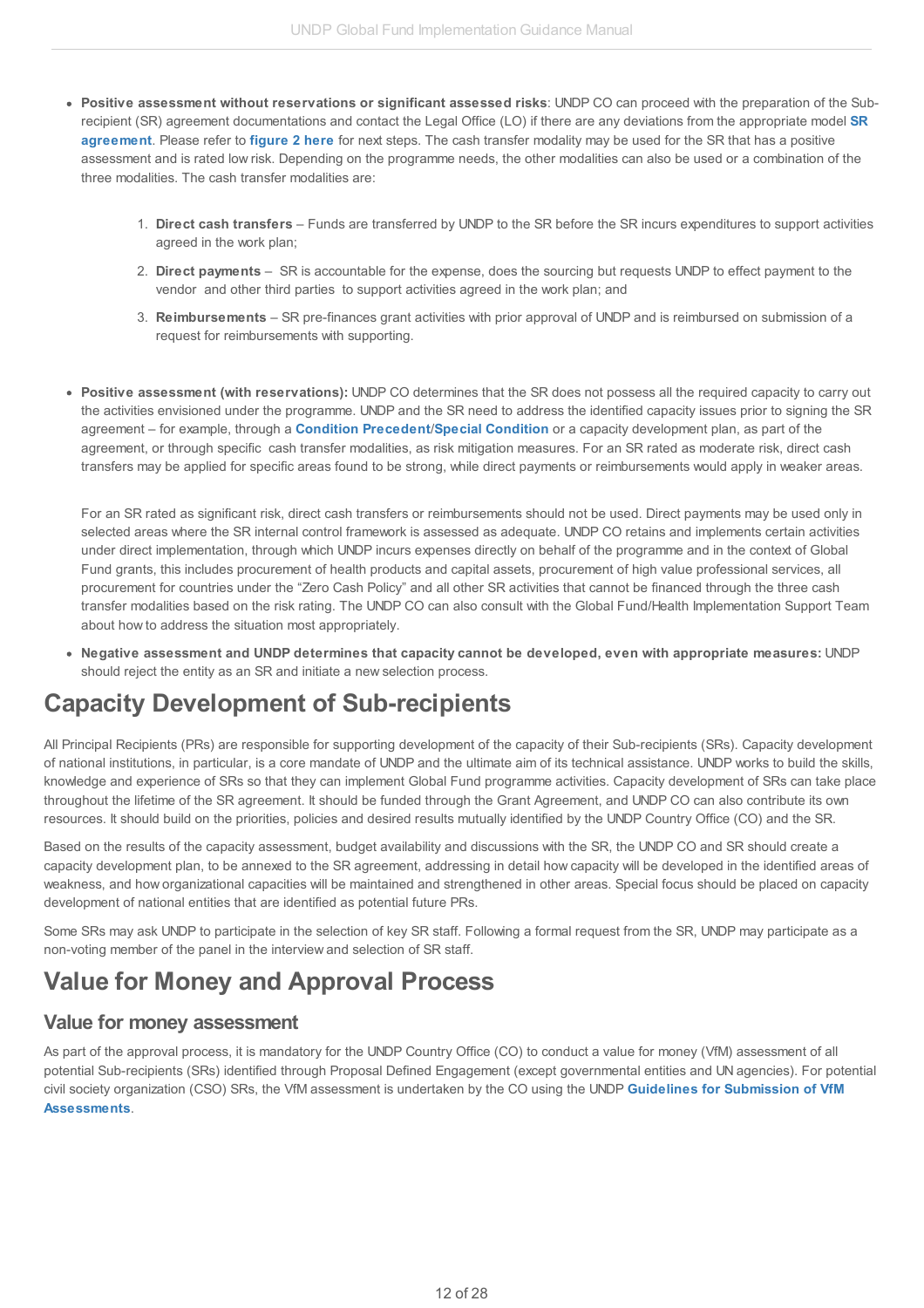VfM analysis is the process of comparing the proposed total cost and benefits of the contract of several potential SRs, if there is more than one. If, as is often the case, there is only one proposed CSO SR, the VfM assessment looks at the proposed management fee, salaries and other costs, and compares them with national, regional and international standards to determine if the costs are reasonable. The VfM assessment should specifically determine whether the proposed SR management fee is in line with comparable Global Fund-implemented programmes or another appropriate benchmark, whether the personnel costs are in line with market rates for the specific country, and whether the final costs of the proposed activity/service per beneficiary are reasonable and justifiable. General fees/overhead costs of SRs should, as a rule, not exceed **UNDP's General Management Service (GMS) for third-party [contributions](http://api.undphealthimplementation.org/api.svc/proxy/http://api.undphealthimplementation.org/api.svc/proxy/https:/popp.undp.org/UNDP_POPP_DOCUMENT_LIBRARY/Public/FRM_Resource Planning and Cost Recovery_Cost Recovery_Cost Recovery from Other Resources - GMS.docx)[\[1\]](#page-3-2)**.

International Non-Government Organizations (INGOs) may be permitted to include in the grant budget a percentage based Indirect Cost Recovery (ICR) to compensate for services that are provided by their headquarters and /or regional offices. Local NGOs are generally expected to include all costs associated with the implementation of programme activities as direct charges to the grant. A percentage based ICR for local NGO is for exceptional cases and requires approval by the Global Fund. The local NGO cannot double charge for the same costs under percentage based ICR and direct support costs. The maximum ICR for UN agencies is 7%, INGOs it's 5% (ASP countries 7%) and local NGOs it's 3% (ASP countries 5%). (Refer to the Global Fund Operational Policy Note on Support Costs and Indirect Cost Recovery for Non-Government Organizations issued 13 March 2015).



Where similar positions are included by several CSOs, there should be an opportunity to standardize (i.e. reduce downwards) the unit costs, so that there is some consistency among CSOs working in the same areas. The cost of an outreach worker targeting men who have sex with men (MSM) should be similar to the cost of an outreach worker targeting sex workers in the same geographic area.

VfM analysis does not replace the Global Fund review and approval of a detailed budget, as VfM represents a UNDP process for risk mitigation as mandated by the POPP. Information on unit costs, cost assumptions and other budgetary detail obtained through the development of the Global Fund budget may be useful for the VfM submission.

The threshold from which proposal defined engagement with VfM assessment for NGOs/CSOs applies is US\$50,000 and above per the VfM submission, regardless of the duration of the proposed SR agreement.



The VfMassessmentshould specifically assess the programmaticand financialcapacity,experienceand reputation ofthe proposed CSO SR to consider whether the proposed SR engagement will deliver the required benefits. The VfM assessment should also determine whether the proposed SR management fee is in line with comparable Global Fund-implemented programmes or another appropriate benchmark, whether the personnel and other costs are in line with market rates for the specific country, and whether the final costs of the proposed activity/service per beneficiary are reasonable and justifiable. General fees/overhead costs of SRs should, as a rule, not exceed **UNDP's General Management Service (GMS) [forthird-party](http://api.undphealthimplementation.org/api.svc/proxy/http://api.undphealthimplementation.org/api.svc/proxy/http:/api.undphealthimplementation.org/api.svc/proxy/https:/popp.undp.org/UNDP_POPP_DOCUMENT_LIBRARY/Public/FRM_Resource Planning and Cost Recovery_Cost Recovery_Cost Recovery from Other Resources - GMS.docx) contributions[\[1\]](http://api.undphealthimplementation.org/api.svc/proxy/http://www.undphealthimplementation.org/functional-areas/sub-recipient-management/capacity-assessment-and-approval-process/value-for-money-and-approval-process/#_ftn1)**.

### <span id="page-12-0"></span>**SR contracting approval process**

The Proposal Defined Engagement of SRs should be submitted for review to the Local Project Appraisal Committee (LPAC).

In the case of a government entity or United Nations agency, an LPAC review is sufficient before final approval by the Resident Representative (RR).

For CSO SRs engaged through proposal defined engagement modality, in addition to the LPAC review, the VfM assessment should be submitted to the UNDP Global Fund/Health Implementation Support Team for clearance. If the UNDP Global Fund/Health Implementation Support Team does not approve the VfM assessment, the UNDP CO can either request the SR to revise its proposal or use the procurement process to select an alternative SR.

The UNDP Global Fund/Health Implementation Support Team evaluates the VfM assessment in accordance with the evaluation principles detailed in the POPP, including undertaking a background check of the submitted proposal. This stage, sometimes referred to as due diligence/post-qualification, is the final and mandatory step. This process should be properly documented and completed prior to recommendation for an award. As per **UNDP policy on [evaluation](http://api.undphealthimplementation.org/api.svc/proxy/http://api.undphealthimplementation.org/api.svc/proxy/https:/popp.undp.org/SitePages/POPPSubject.aspx?SBJID=227) of offers** "The extent of the background check will depend on the complexity, associated risk and budget for the procurement activity."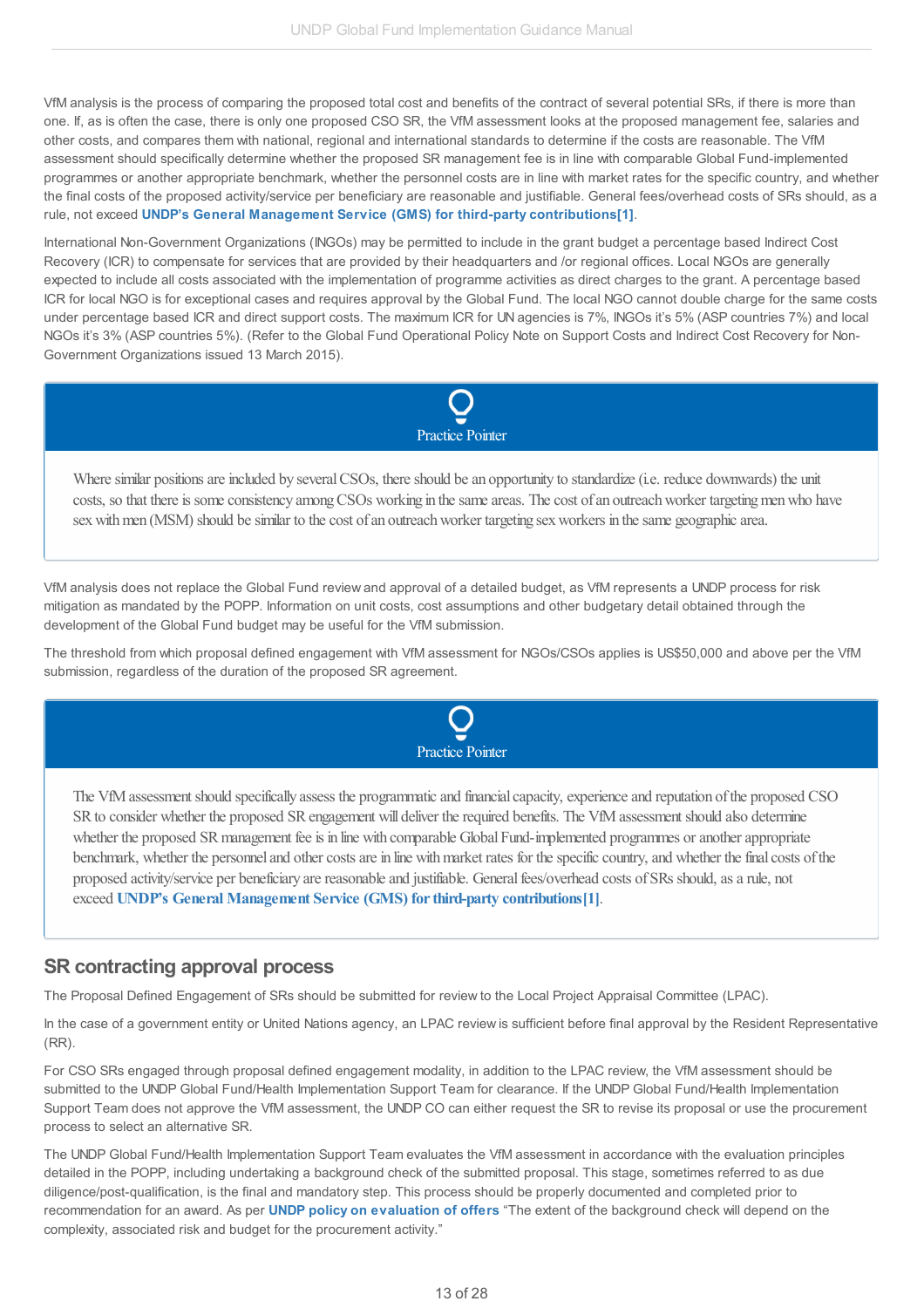Also according to UNDP POPP, the following aspects and actions may be considered when conducting post-qualification:

- Verification and validation of accuracy, correctness and authenticity of legal, technical and financial documents submitted;
- Inquiry and reference checking with government entities with jurisdiction on the offeror, or any other entity that may have done business with the offeror;
- Physical inspection of headquarters, branches or other places where business transpires, with or without notice to the offeror; and
- Other means that UNDP may deem appropriate, at any stage within the selection process, prior to awarding the contract.

For contracts of \$150,000 or more, at least three references for past contracts must be obtained and checked. Where UNDP is aware of other references outside of the list provided by the offeror, it may exercise its rights to conduct verification and checking with such entities.

In all cases, the proposed organization's legal mandate (i.e. if it is authorized to be involved in the activity, etc.) and financial strength (i.e. does it have the resources to make advances (if any) and complete the contract) will be verified.

Moreover, for SR agreements of \$1 million or more, it is mandatory to obtain third party reference checks from credit rating and reporting agencies. For such high-value contracts and/or in cases involving technically complex activities, the reports on the organization's facilities, financial and management status from credit rating and reporting agencies (i.e. Dunn and Bradstreet, Moody's Investor Services) are provided by the proposed SRs.

**[\[1\]](#page-2-7)** Please note that per agreement between UNDP and the Global Fund (October 2014) a GMS rate of 7% applies to contributions from the Global Fund.

# <span id="page-13-0"></span>**UNDP Country Office Review**

For Sub-recipients (SRs) selected through a procurement process (i.e. strategic selection), the UNDP Country Office (CO) should submit the SR agreement and accompanying documents to the appropriate UNDP procurement committee (the Contract, Asset and Procurement (CAP) Committee, Regional Advisory Committee on Procurement (RACP) or the Advisory Committee on Procurement (ACP) for review. The different levels of UNDP procurement committees review actions on the basis of the total value of commitments in the [engagement.](http://undphealthimplementation.org/functional-areas/legal-framework/agreements-with-sub-recipients/) There are model **SR agreements** for use with SRs in Global Fund programmes, agreed on with the Global Fund. Any substantive departures from these model SR agreements should be approved by the Global Fund/Health Implementation Support Team for programmatic issues and by the Legal Office (LO) for legal issues.



If it is not clear whether the change to the SR agreement template is substantive, the UNDP CO should contact the UNDP Global Fund/Health Implementation Support Teamfor guidance.

If the proposed commitment is below \$50,000, the Resident Representative (RR) or a delegate of the RR reviews and approves the SR agreement, and no further committee review is necessary. If the commitment is between \$50,000 and up to the Delegated Procurement Authority (DPA), the SR agreement is reviewed by the local CAP. If it is between the DPA and up to \$2 million, the engagement is reviewed by the RACP; and if it is above \$2 million, it is reviewed by the HQ ACP. For direct contracting, the CAP review is mandatory for the range \$50,000 and up to 50 percent of the DPA. Any amounts between 50 percent of the DPA and \$2 million are reviewed by the RACP.

When providing the SR agreement for approval, the UNDP CO should include comments from the chairperson of the committee one level below the reviewing committee.<sup>14</sup>

CAP Committees are established by the RR in each UNDP CO to provide written advice to the RR on engagement processes. The policies covering CAP Committees are detailed in the **[POPP](http://api.undphealthimplementation.org/api.svc/proxy/https://popp.undp.org/SitePages/POPPSubject.aspx?SBJID=228)**.

Once the UNDP procurement committee has reviewed and recommended the SR agreement for approval to the RR, the Regional Chief Procurement Officer or the Chief Procurement Officer, may approve the SR agreement. If the UNDP procurement committee does not recommend the SR agreement for approval, the UNDP CO is required to restart the procurement process, provided the RR, Regional Chief Procurement Officer and Chief Procurement Officer agree with this recommendation.

The Local Project Appraisal Committee (LPAC), CAP, RACP or ACP may direct the UNDP CO to negotiate some of the terms of the SR agreement with the SR. If the SR agreement is modified, it should be resubmitted to the same committee for approval (please see process in Figures 1 and 2).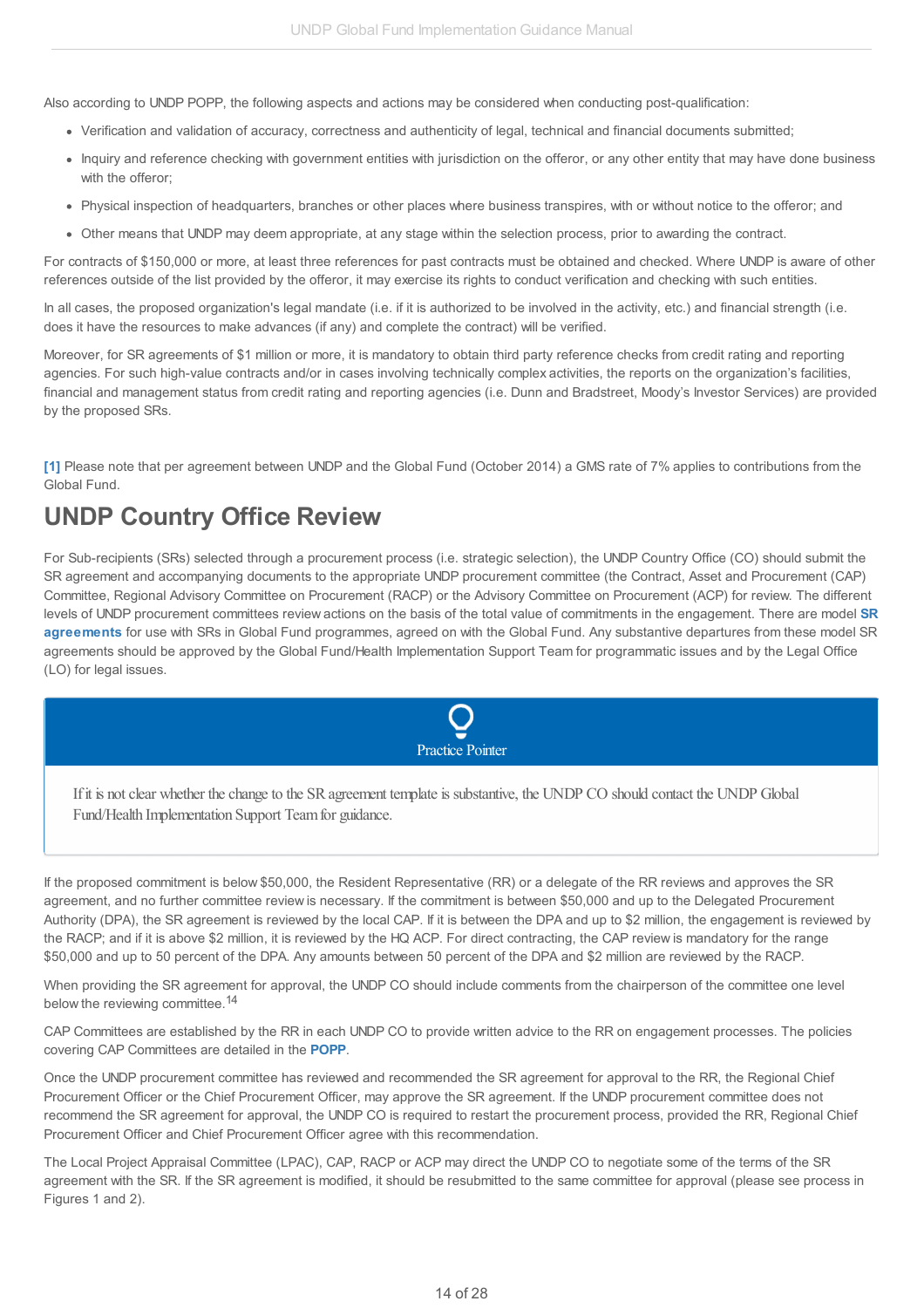



**Figure 2. Selecting CSOs by Proposal Defined Engagement**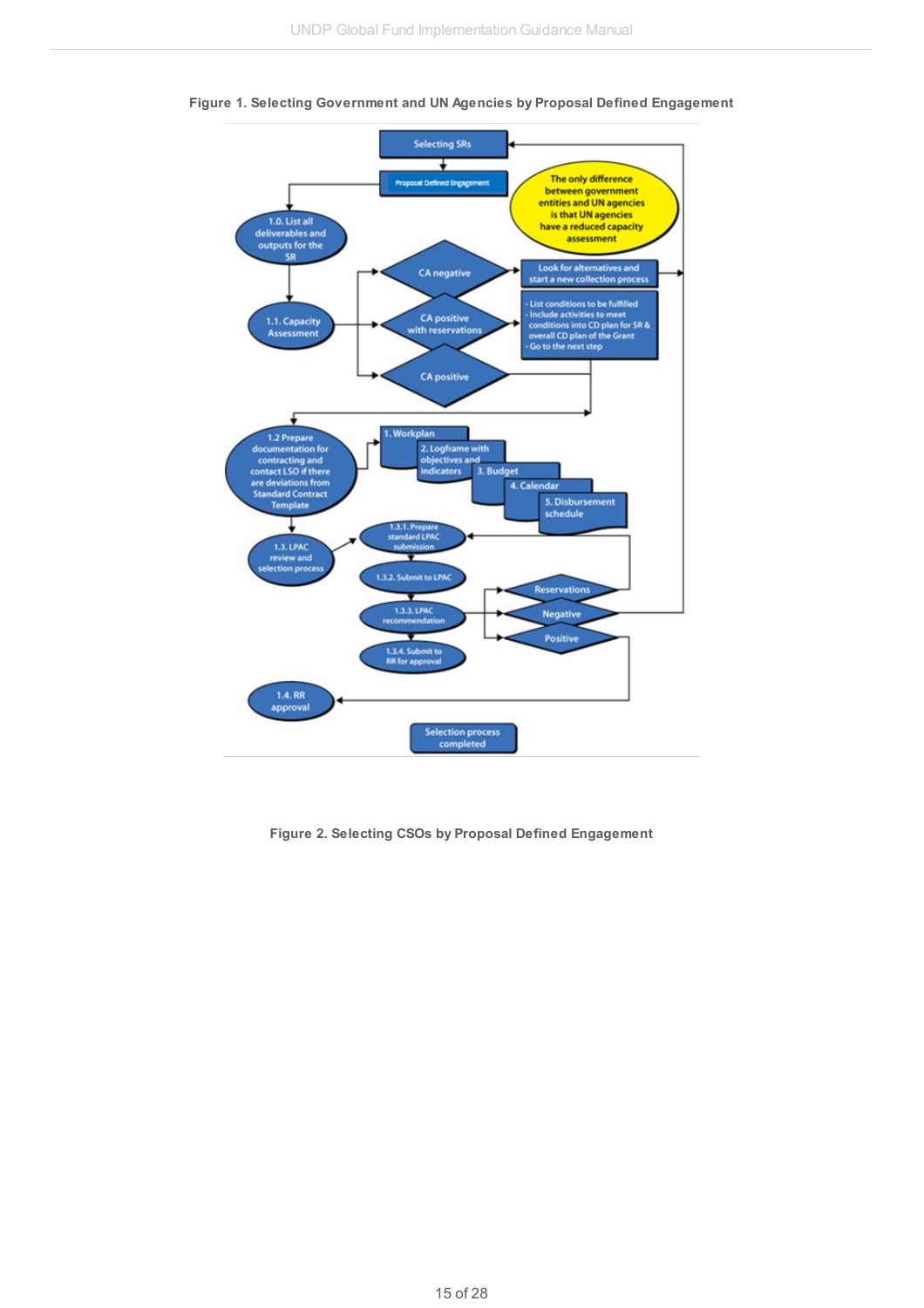

# <span id="page-15-0"></span>**Engaging Sub-recipients**

## <span id="page-15-1"></span>**The Sub-recipient Agreement**

Following the selection process, UNDP engages Sub-recipients (SRs) by entering into binding legal agreements with them (SR agreements). Depending on the type of SR, the appropriate template should be used (i.e. the template for a government entity, available in **[English](http://api.undphealthimplementation.org/api.svc/proxy/https://intranet.undp.org/unit/bpps/hhd/GFpartnership/UNDPasPR/Legal Framework for Global Fund Grant Implementati/Model UNDP SR Agreement with Government Entity, September 2012 - ENGLISH.doc)**, **[French](http://api.undphealthimplementation.org/api.svc/proxy/https://intranet.undp.org/unit/bpps/hhd/GFpartnership/UNDPasPR/Legal Framework for Global Fund Grant Implementati/Model UNDP SR agreement with Government, September 2012 - FRENCH.docx)** and **[Spanish](http://api.undphealthimplementation.org/api.svc/proxy/https://intranet.undp.org/unit/bpps/hhd/GFpartnership/UNDPasPR/Legal Framework for Global Fund Grant Implementati/Model UNDP SR Agreement with Government Entity, September 2012 - SPANISH.doc)**, or the template for an intergovernmental organization (IGO) or a civil society organization (CSO), also available in **[English](http://api.undphealthimplementation.org/api.svc/proxy/https://intranet.undp.org/unit/bpps/hhd/GFpartnership/UNDPasPR/Legal Framework for Global Fund Grant Implementati/Model UNDP SR Agreement with CSO, September 2012 - English.docx)**, **[French](http://api.undphealthimplementation.org/api.svc/proxy/https://intranet.undp.org/unit/bpps/hhd/GFpartnership/UNDPasPR/Legal Framework for Global Fund Grant Implementati/Model UNDP SR agreement with CSO,  September 2012 - FRENCH.docx)** and **[Spanish](http://api.undphealthimplementation.org/api.svc/proxy/https://intranet.undp.org/unit/bpps/hhd/GFpartnership/UNDPasPR/Legal Framework for Global Fund Grant Implementati/Model UNDP SR Agreement with CSO, September 2012 - SPANISH.doc)**. The SR agreement template is consistent with the terms of the Global Fund Grant Agreement.

The SR agreement is based primarily on the proposal submitted by the SR. However, the UNDP Country Office (CO) may decide to have discussions/negotiations with the SR regarding particular aspects of the proposal, to modify the proposed SR agreement. Discussions can encompass programmatic and performance indicators and financial issues. Negotiations are generally conducted between the designated person in the project management unit (PMU) and the authorized representative(s) of the SR.

| Items that may be negotiated<br>include: | Items that may not be negotiated include: |
|------------------------------------------|-------------------------------------------|
| • Specific activities and deliverables;  | • Replacement of key SR personnel;        |
|                                          |                                           |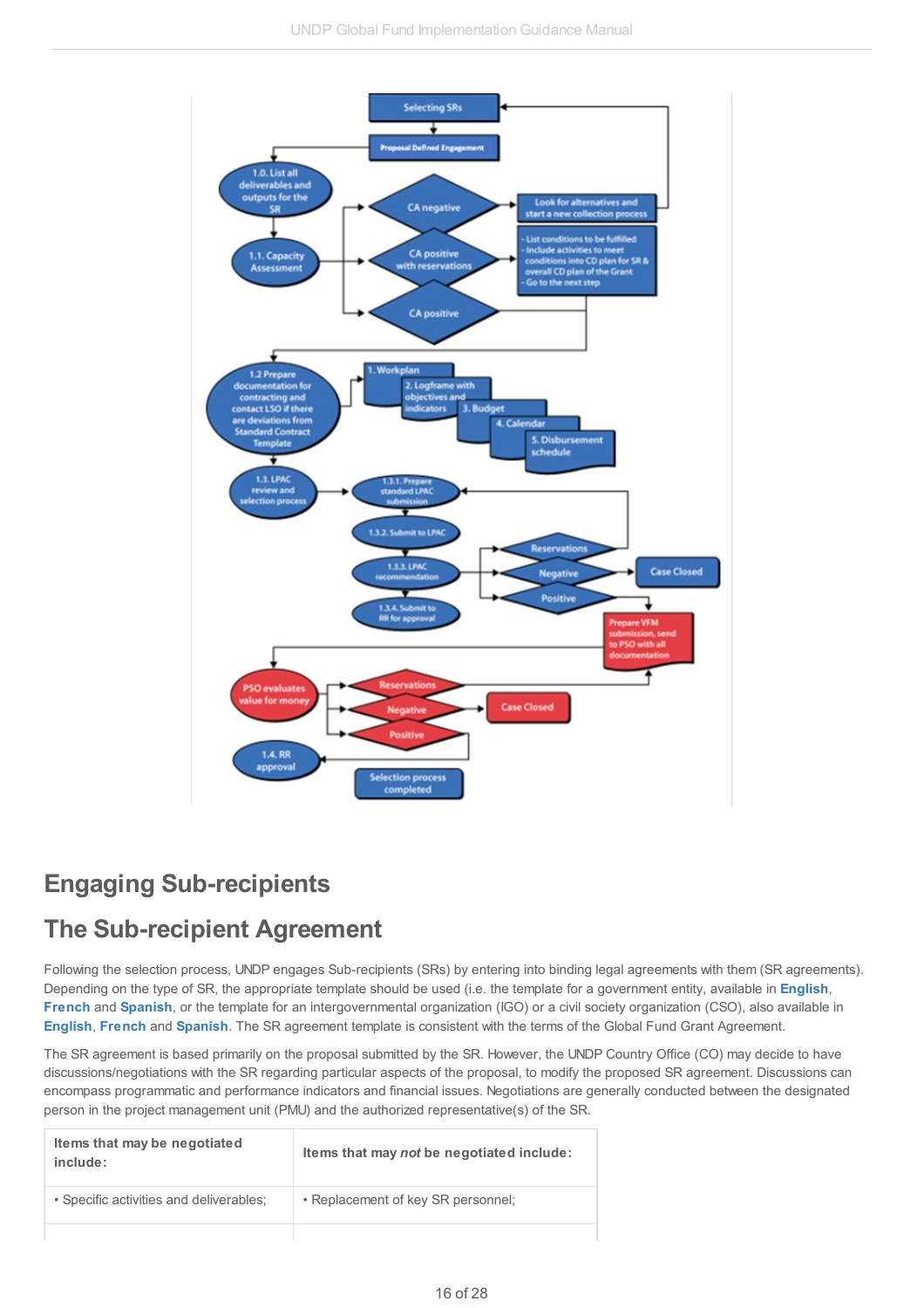| • Reporting template and schedule;     | • Core activities the SR has indicated it will<br>perform; |
|----------------------------------------|------------------------------------------------------------|
| • Specific budget items;               | • Performance indicators of the Global Fund;<br>and        |
| • Final budget amount; and             | • Disbursement schedule.                                   |
| • Geographical coverage of activities. |                                                            |

Any substantive departures from the model SR agreements should be approved by the UNDP Global Fund/Health Implementation Support Team for programmatic issues and by the Legal Office (LO) for legal issues. **[\[1\]](#page-3-2)**

The SR work plan, budget and performance framework (PF) form essential parts of the SR agreement and should be attached as annexes. While the SR activities may be part of a larger programme being carried out by the SR, the work plan, budget and PF should extrapolate only Global Fund activities. This means that, while SR targets and detailed budgets can be considered during grant-making, following grant signing between UNDP and the Global Fund it is necessary to ensure that targets agreed with SRs aggregate to the final PF agreed between UNDP and the Global Fund. Likewise, the SR's budget should be within the limit set for specific activities in the detailed grant budget approved by the Global Fund. The UNDP CO should ensure that the SR work plan, budget and PF are consistent.



The UNDP CO can include additional clauses in the SR agreement as required and appropriate, subject to LO clearance, when applicable.

There are clear advantages to entering into a one-year agreement when dealing with a completely new SR, which would allow reviewing achievement of targets, costs and staffing after the first year.

[\[1\]](#page-2-7) If it is not clear whether the change to the SR agreement template is substantive, the UNDP CO should contact Legal Office for guidance.

## <span id="page-16-0"></span>**Induction Workshop**

Following the signing of the Sub-recipient (SR) agreement, it is good practice for the UNDP Country Office (CO) to organize an induction workshop for the SRs on the specifics of UNDP/Global Fund-financed programmes. The project management unit (PMU) sends an invitation letter to the SRs soliciting the participation of one staff member from monitoring and evaluation (M&E), finance and programme units at the workshop. The workshop's objectives are to:

- Share the context of the project implementation and the objectives of the project;
- Explain the performance-based funding mechanism of Global Fund;
- Train the SRs on reporting tools; and
- Train the SRs on specific UNDP requirements.

After an introduction on the context of the project implementation, the agenda should include presentations about:

- The performance-based funding mechanism;
- The M&E system and data quality. In this section, in addition to other information, the PMU explains the verification process of the quarterly reports at SR office and data validation at site level;
- Financial management system;
- Capacity development activities and plan (if available); and
- The requirements of stock management of drugs and lab products.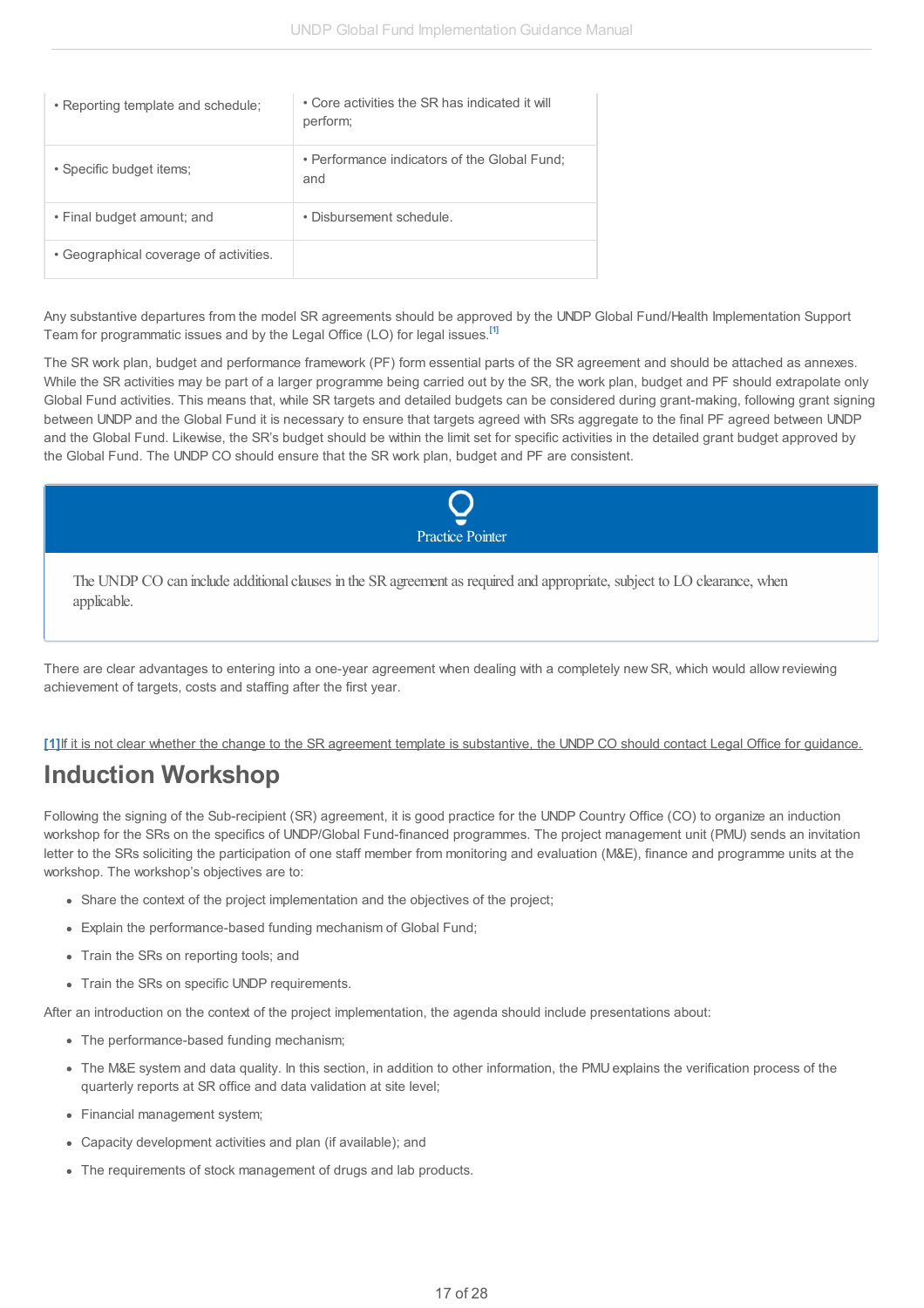To emphasize the partnership of the project, in addition to the presentations it is suggested that the training includes an opening and when possible a short discussion session with UNDP CO leadership, the coordinator of the national programme (TB, HIV or malaria, depending of the workshop) and a leader from the Ministry of Health.

# <span id="page-17-0"></span>**Procurement by Sub-recipients**

UNDP has determined that direct procurement by Sub-recipients (SRs) constitutes significant organizational and operational risks to UNDP for a number of reasons, including the process itself, the amount of money involved, the risk of procuring sub-standard products, paying too much and the potential for fraud. Procurement in the framework of SR agreements should be limited to minor office supplies and other similar items of limited value. UNDP COs should exclude from the SR agreements any funds for the procurement of health products, as this **procurement must always be completed by UNDP.** Capital assets should be procured by the UNDP Country Office (CO). In no instance should the SR spend more than 10 percent of its cumulative budget or \$100,000 for the duration of the SR agreement period, whichever is less, for procurement of goods and services. At the time of SR contracting, when the SR work plan and budget are agreed, the UNDP CO should ensure this is observed.

For CSOs with value for money (VfM) assessments, the procurement value is reviewed by Global Fund/Health Implementation Support team and is part of the VfM approval. The UNDP CO should undertake all high value procurements and be responsible for the contracting i.e. studies, professional services. It is only in cases where it is not feasible /practical for UNDP CO to procure centrally will such procurement be delegated to SRs and such exceptions will be approved by the UNDP CO where there is no VfM assessment approved by the UNDP Global Fund/Health Implementation Support Team.

## <span id="page-17-1"></span>**Sub-sub-recipient Engagement**

At times, the Sub-recipient (SR) may itself want to outsource a specific activity to another entity, which becomes a Sub-sub-recipient (SSR). The UNDP Country Office (CO) maintains overall responsibility for all SSR activities and should review and approve all SSR agreements, as SSR appointments carry high risks for UNDP. Prior to approving an SSR agreement, the UNDP CO should ensure that the SR has performed a capacity assessment of the prospective SSR, using a methodology acceptable to UNDP (such as the UNDP template) and that the assessment is positive. If the assessment is negative, the SR should not engage the SSR. It is important to stress that SSRs should contribute to a specific component mentioned in the SR agreement and should not be used as vehicles to circumvent UNDP procurement rules.



As a best practice, UNDP COs should be involved in the SSR capacity assessment, which should use the same format and style as the SR capacity assessment.

The UNDP CO should carefully review the use of SSRs to carry out some of the activities stipulated in the SR agreement. The CO should also ensure that there is a sound rationale for using an SR as a conduit for funds to an SSR. The same rules that apply to working with SRs apply to working with SSRs:

- The SR–SSR agreement should carry the same terms as the SR agreement;
- Potential SSRs should be assessed by the SR; and
- UNDP procurement rules also apply to SSRs, and procurement should not be delegated to SSRs.

If an SSR is appointed, the UNDP CO is required to monitor the SR's management of the SSR. This monitoring should be a key component of the CO risk management plan and should be covered in the SR agreement.

## <span id="page-17-2"></span>**Renewal of Sub-recipient Agreements**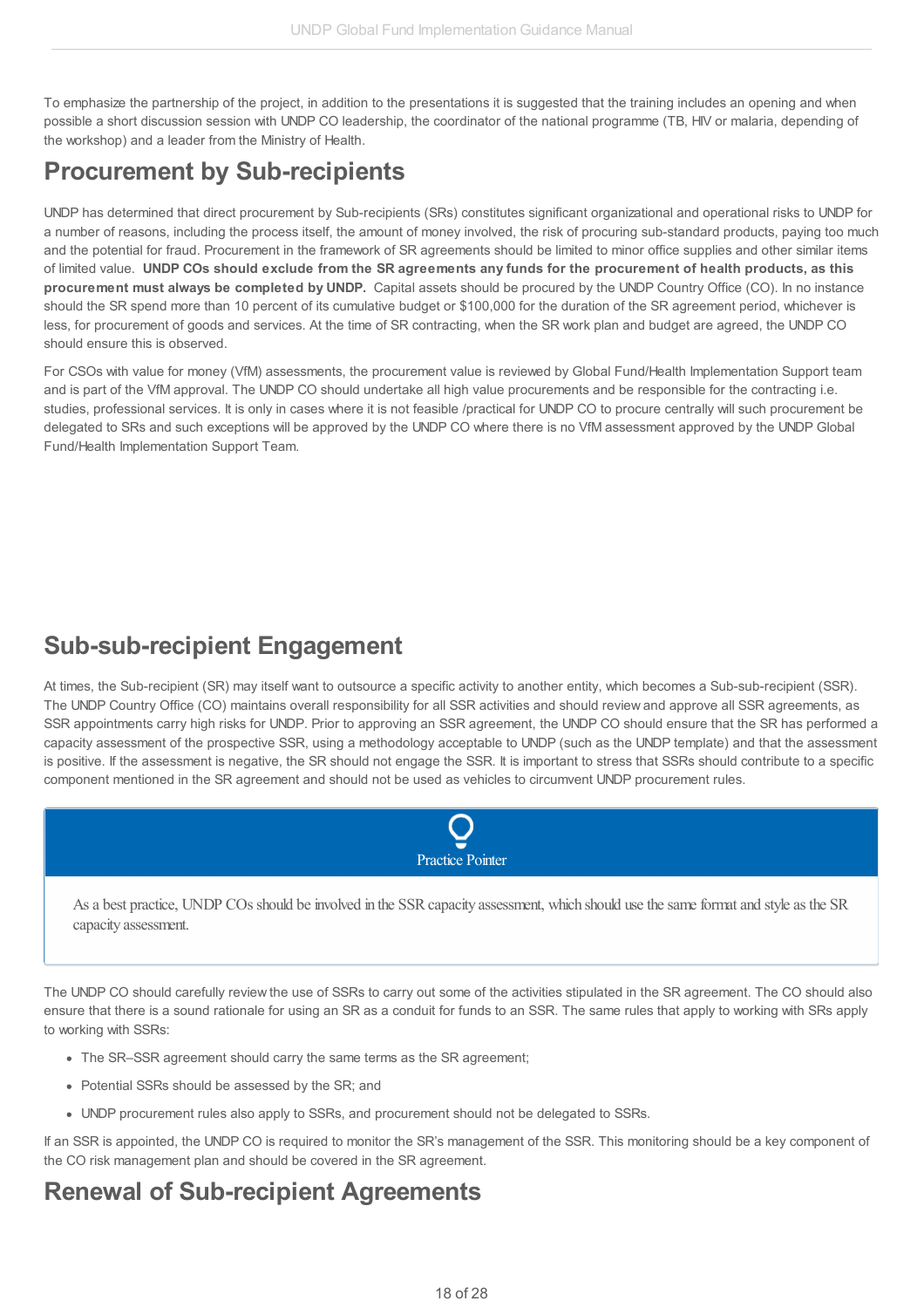At the end of the existing Sub-recipient (SR) agreement, the UNDP Country Office (CO) may choose to renew the SR agreement of an SR that has received a positive evaluation. However, the UNDP CO is not obliged to continue with the same SR if that SR received a negative evaluation or if any changes in the overall context would justify a variation. In those cases, UNDP conducts a new SR selection process.

When the UNDP CO intends to renew the SR agreement, it may amend the current SR agreement to enable the SR to continue the same activities without a gap or delay in implementation. The amendment should include the SR's new work plan, budget, calendar and performance framework for continued activities. In case of Proposal Defined Engagement the UNDP CO should obtain a new value for money (VfM) statement connected to the new activities/budget, but a new capacity assessment is **not** required. However, the UNDP CO should consider the value of a new capacity assessment to determine the risk profile of the SR.

The renewal request should be submitted to the appropriate review committee: SRs initially selected through Proposal Defined Engagement are recommended for approval by the Local Project Appraisal Committee (LPAC). Civil society organizations (CSOs) selected by procurement engagement (strategic selection) are recommended for approval by the Contracts, Asset and Procurement Committeee (CAP), Advisory Committee on Procurement (ACP), or Regional ACP (RACP), depending on the monetary thresholds in the new proposal. The renewal request should include a statement from the Resident Representative (RR) or Country Director, confirming that the SR achieved all deliverables in the previous period to the satisfaction of the beneficiaries, and received a positive evaluation. The statement should also list the expected new deliverables, along with cost justification and the VfM statement (if applied).

In case the UNDP CO wants to extend the SR agreement with the CSO that has been selected through Proposal Defined Engagement modality with the VfM submission and the same scope of activities are to be performed by the CSO in the new period, the UNDP CO needs to receive the approval of the VfM for the new period from the UNDP Global Fund/Health Implementation Support Team. The UNDP CO needs to submit a short summary of the VfM and the minimum set of documents as per the **guidelines for submission of VfM [assessment](http://api.undphealthimplementation.org/api.svc/proxy/http://api.undphealthimplementation.org/api.svc/proxy/https:/intranet.undp.org/unit/bpps/hhd/GFpartnership/UNDPasPR/Subrecipient Management/Guidelines for Submission of Value for Money Assessments to GFHIST.docx)** to the UNDP Global Fund/Health Implementation Support Team for review.

If the UNDP CO wants to conclude an SR agreement with the same CSO that has been selected through Proposal Defined Engagement with the VfM submission and performed in a satisfactory way within the previous contract, and there is more than a 20 percent change in the budget of a renewed SR agreement OR there are substantial changes to the terms of reference for the new period of the SR agreement (for example, a new activity or activities are added, increase/decrease in coverage that can influence costs per beneficiaries and management fee), several steps are necessary. The CO needs to prepare a new VfM submission and minimum documentation in accordance with the guidelines for VfM assessment, submit them to and receive the VfM approval (for the new period) from UNDP Global Fund/Health Implementation Support Team. A new capacity assessment is recommended to assess the organization's capacity to implement new activities, and to implement several activities at once.

If the performance evaluation of the current SR is negative, no SR agreement renewal (extension, or a new contract) should be signed with the organization.

If there are questions regarding extension/renewal modalities, the UNDP CO should consult with UNDP Global Fund/Health Implementation Support Team.



- In case the first capacity assessment of the proposed SR was borderline (low rating, an action plan should have been developed to improve risky areas), it is necessary to conduct a new capacity assessment and submit evidence that the action plan has been implemented (which means that the new capacity assessment will not highlight the improved areas as risky). The evidence of fulfillment of the action plan can be also gathered through regular M&E activities and programmatic/financial reporting of the SR that is verified by the CO. In such cases a new capacity assessment is not necessary.
- About performance evaluation: Although there are no prescribed forms for performance evaluation, one has been developed by the GlobalFund/Health Implementation Support Team.

### **Questions and answers:**

**Question:** The SR agreement will expire in three months. Based on performance evaluation of the SR during the previous quarters, we would like to renew the SR agreement with the Sub-recipient. Should we wait until the last day of the SR agreement and conduct a final performance evaluation in order to start the renewal?

**Answer:** If the UNDP CO is able to put on record a positive performance evaluation (PE) of the SR for the previous periods, then there is no need to wait until the last day of the agreement. If the PE is positive, you can start preparations for renewal of the agreement to ensure there will be no gap or delay in implementation (please see the clauses about the changes in TOR). However, a performance evaluation for the entire length of the current SR agreement should be completed later.

**Question**: Can one organization have more than one SR agreement?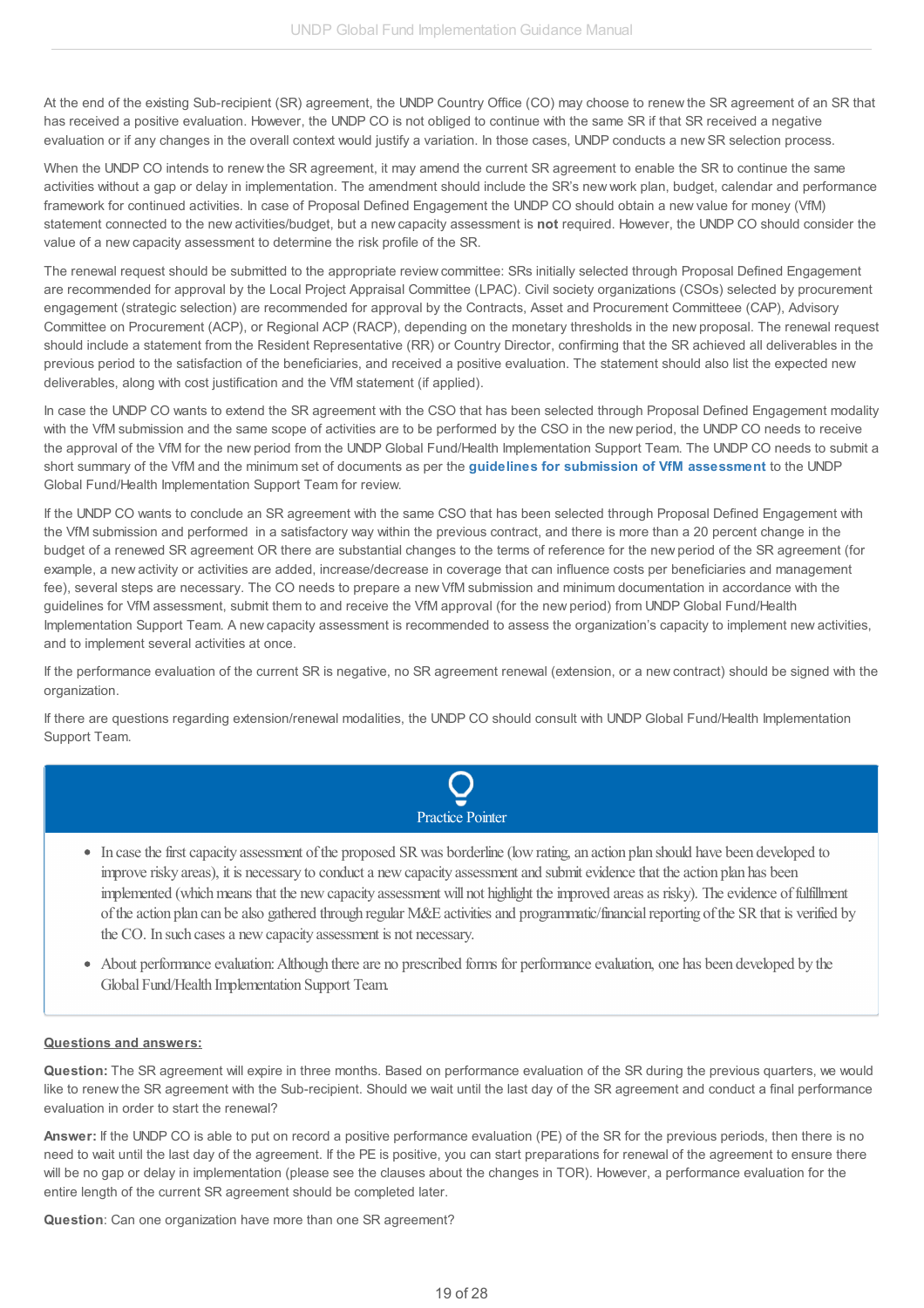**Answer:** One organization can implement activities in the framework of several Global Fund grants that have discordant disbursement schedules. In such cases, and to insure operational efficiency and effectiveness, one organization can have more than one SR agreement.

### **Question:** What is a no-cost extension of an SR agreement?

**Answer:** A no-cost extension of an SR agreement means that there is no change to the already approved budget, but there is an extension of the length of the agreement to allow enough time to reach the objectives. The payment for works/services is continued until the end of the extension period.

## <span id="page-19-0"></span>**Termination of Sub-recipient Agreements**

If a Sub-recipient (SR) wishes to end their agreement with UNDP, or UNDP wishes to end their agreement with the SR before the end of the existing SR agreement, UNDP needs to ensure a formal termination of the existing SR agreement. It is important that UNDP Country Office (CO) discusses the issues leading to the potential termination, and seeks guidance from the Global Fund/Health Implementation Support Team before terminating the contract. The Global Fund and Country Coordinating Mechanism (CCM) should be informed of major issues with SR performance, including contract termination. Please refer to **the legal [framework](http://undphealthimplementation.org/functional-areas/legal-framework/agreements-with-sub-recipients/) section of the Manual** for further details.

## <span id="page-19-1"></span>**Managing Sub-recipients**

The UNDP Country Office (CO) should manage SRs according to the UNDP POPP and the terms of the Sub-recipient (SR) agreement. During implementation, it is the CO's obligation to monitor the contract and ensure SR compliance.

The UNDP Global Fund/Health Implementation Support Team has developed an **SR [Mapping](http://api.undphealthimplementation.org/api.svc/proxy/https://intranet.undp.org/unit/bpps/hhd/GFpartnership/UNDPasPR/Subrecipient Management/SR Mapping Tool_Feb 2015.xlsm) Tool** (and **[instructions](http://api.undphealthimplementation.org/api.svc/proxy/https://intranet.undp.org/unit/bpps/hhd/GFpartnership/UNDPasPR/Subrecipient Management/SR Mapping Tool Instructions_Feb 2015.docx)**) to support COs in maintaining a comprehensive overview of SRs and their contracts. This tool contains information on each SR such as type, address, budget, regions served, activities, and beneficiaries. This tool can be used to monitor SR contract duration and provide a high-level overview on project partners and activities, as well as support in the creation of a visual geographic representation of the SRs.

# <span id="page-19-2"></span>**Managing partnership with Sub-recipients**

UNDP, as a Principal Recipient (PR), is responsible for grant implementation. However, the Sub-recipients (SRs) are the entities that implement most of programmatic project activities. SRs' capacity to successfully implement their activities will determine grant performance and its contribution to the national disease programme. Therefore, the PR should cooperate with SRs in grant implementation and work to build SR capacity and, at the same time, ensure that SRs deliver the results they are responsible for in an accountable manner. To play both roles capacity development and risk management—the UNDP Country Office (CO) should establish good working relationships with the SRs, as well as an effective management and oversight system.

Within the unit, the Project Management Unit (PMU) identifies persons in charge of monitoring the SR agreement and overseeing the SRs. For specific M&E, programmatic, financial and procurement topics, the PMU designates a person in each unit to supervise a specific group of SRs. Depending on its organizational chart, the PMU might decide to monitor SRs differently. Regardless of particular PMU structure, coordination is essential to ensure that the PMU oversees all aspects of all SRs projects. Once the SR agreement has been signed, the PMU informs the SRs about the UNDP contact persons for the overall SR project and for specific questions: M&E, finance, asset and health products management.

In the induction workshop, the PMU informs the SRs about the processes in place in UNDP for monitoring and evaluation of activities, as well as financial and supply chain management*.* It is good practice for UNDP SR focal points in each unit of the PMU to plan additional meetings with the contact person and other relevant staff of the SRs (M&E, finance, procurement) for more detailed information about each system, in regard to the reports, management, quality requirements and controls.

# <span id="page-19-3"></span>**Cycle of Sub-recipient Monitoring**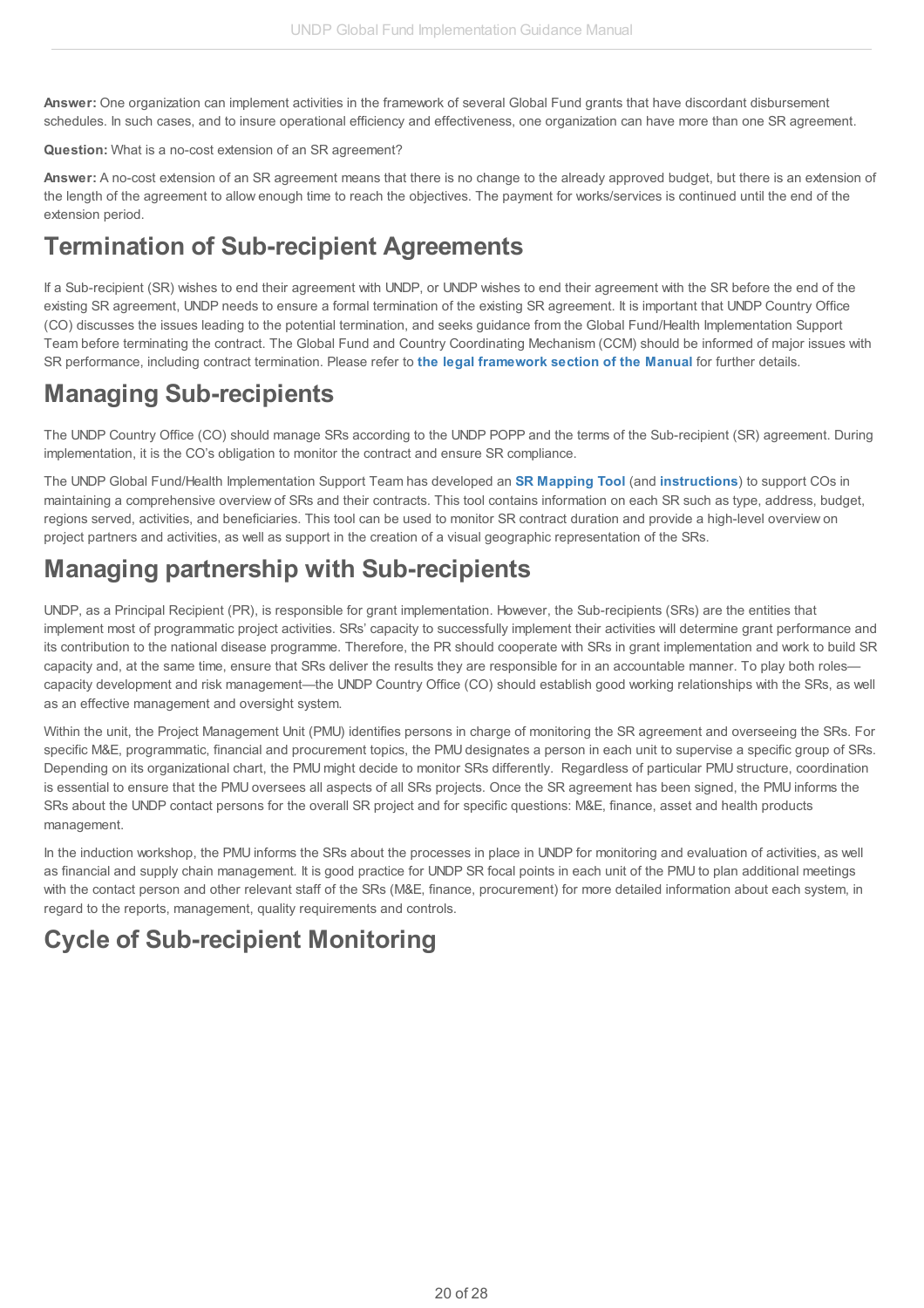

- **Monitoring implementation**: The cycle of Sub-recipient (SR) performance monitoring starts with the beginning of the activities implemented by the SR. The Principal Recipient (PR) should adopt a risk-based approach to prioritize the SRs, sites and activities to supervise based on the SR assessment, the importance of a site in regard to project performance, volume of funds and/or commodities managed by an SR and the risk related to the implementation of a specific activity. Following each monitoring activity, the PR should provide feedback in order to allow timely correction and improve implementation.
- **SR [reporting](http://undphealthimplementation.org/functional-areas/sub-recipient-management/managing-sub-recipients/sr-reporting/)**: SRs provide regular quarterly updates using standardized reporting tools to record the programmatic and financial achievement of the quarter.
- **PR verification**: As the third step, the PR undertakes the verification of reported financial information, inventory of health commodities (where applicable) and programmatic results. The verification is a team effort and part of it can take place on PR premises (reviewing the supporting documentation provided by SRs) and, if required, at the SR's office according to the process previously described. The PMU should plan the data verification within a week after reception of the SR report to allow timely reporting of the PR to the Global Fund. Each Programme Management Unit (PMU) unit works with its contact person at SR level.
- **PR Management Letter**: It is good practice, after review and verification of SR reports, for the PR to prepare a letter to each SR providing feedback on the SR's performance during the reporting period. The letter will also provide information about the disbursement amount for the next period. This Management Letter (**[English](http://api.undphealthimplementation.org/api.svc/proxy/https://intranet.undp.org/unit/bpps/hhd/GFpartnership/UNDPasPR/Subrecipient Management/Template for Management Letter to SRs (English).docx?Web=1)**/**[French](http://api.undphealthimplementation.org/api.svc/proxy/https://intranet.undp.org/unit/bpps/hhd/GFpartnership/UNDPasPR/Subrecipient Management/Template for Management Letter to SRs (French).docx?Web=1)**/**[Spanish](http://api.undphealthimplementation.org/api.svc/proxy/https://intranet.undp.org/unit/bpps/hhd/GFpartnership/UNDPasPR/Subrecipient Management/Template for Management Letter to SRs (Spanish).docx?Web=1)**) should be prepared and sent to the SR after the submission of the SRs programmatic and financial reports, after all information is verified and finalized. The PR will inform the SR about:
	- Status of management actions from the previous reporting period(s);
	- Management issues identified during the reporting period; and
	- Corrective actions required to address observed issues including deadlines.

# <span id="page-20-0"></span>**SR Reporting**

The Principal Recipient (PR) is required to submit regular progress updates to the Global Fund. To obtain information on grant results, the PR consolidates information on Sub-recipient (SR) activities. Although the PR is usually not required to report to Global Fund quarterly (but annually or semi-annually), UNDP SRs are required to report quarterly. This way, the PR can follow grant performance more closely and discuss delayed activities with the SR, identify any performance challenges and timely implement corrective measures. Based on the results of the capacity and risk assessment, the UNDP Country Office (CO) might instruct the SR to provide monthly reports.

As per the terms of the SR agreement, the SRs are required to provide their reports within 15 days after the end of the quarter. The Programme Management Unit (PMU) should follow up on the timeliness of the submission of SR reports. Hence, it is good practice for the PMU to identify one person to receive and register all documents, and then provide them to the adequate unit. At the unit, the person responsible for a specific SR verifies the completeness of the report and the availability of supporting documents. Each unit, programme/monitoring and evaluation (M&E) and finance, designates one person responsible for keeping track of the reports. One person, assigned as the PMU focal person for communication with this SR, combines information about programmatic and financial incomplete or late reports. When possible, it is recommended that one SR receives one consolidated PMU request for additional information.

#### **Additional information for UN agencies**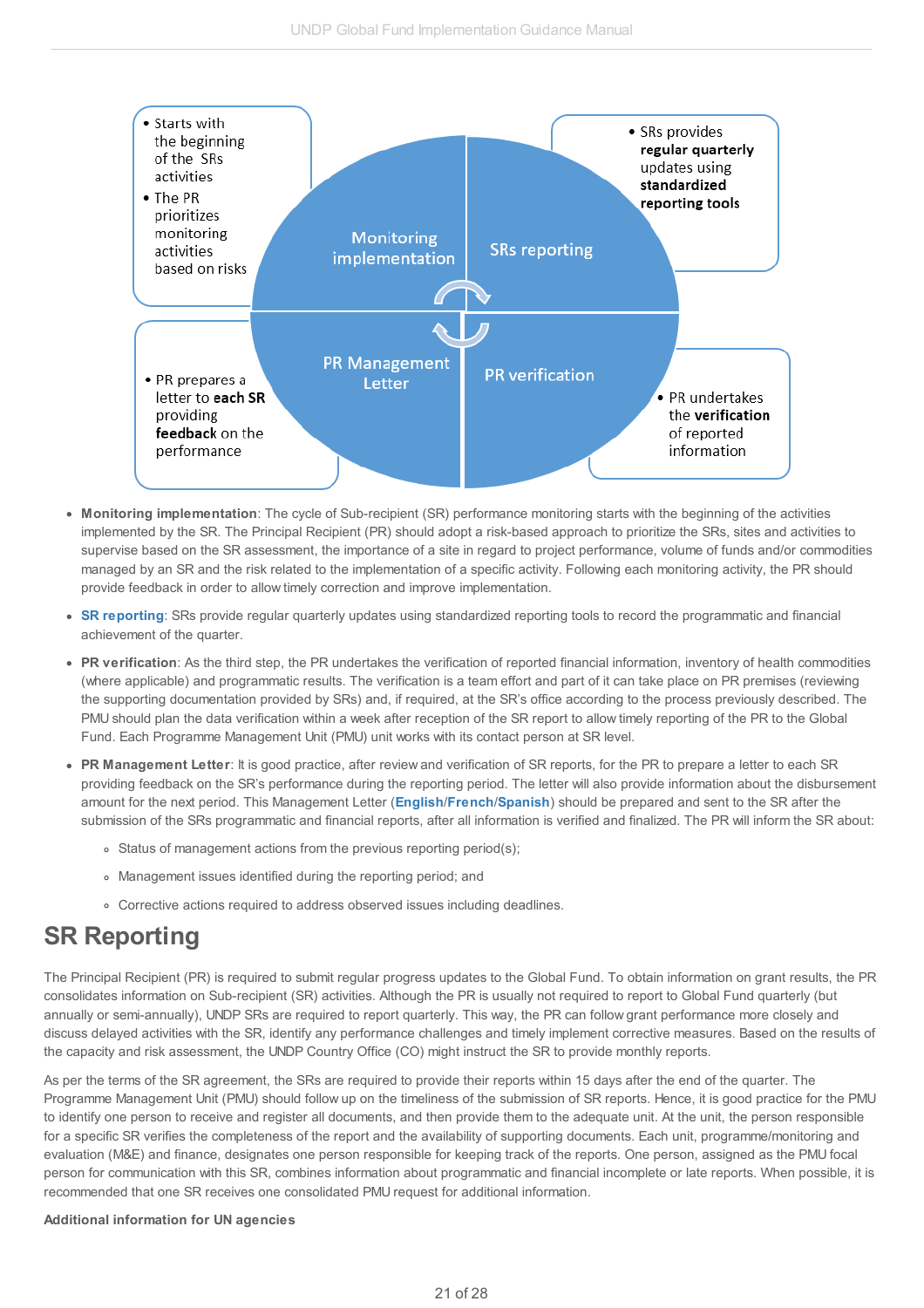As with all SRs, even when a UN agency is the SR, the primary responsibility for implementing grant activities remains with UNDP. For more information, please refer to the **financial [management](http://undphealthimplementation.org/functional-areas/financial-management/sub-recipient-management/hact/) section** of the Manual for details related to financial reporting and verification with UN SRs. There is no requirement for the UN agency to submit an audit report. However, if there are Sub-sub-recipients (SSRs) under the UN SR, UNDP should request copies of the SSR audit reports.

### <span id="page-21-0"></span>**Format of SR Progress Reports**

The UNDP Global Fund/Health Implementation Support Team has developed a template for SR programmatic reports (**[English](http://api.undphealthimplementation.org/api.svc/proxy/https://intranet.undp.org/unit/bpps/hhd/GFpartnership/UNDPasPR/Subrecipient Management/SR Programmatic Report Template (English).docx)**, **[French](http://api.undphealthimplementation.org/api.svc/proxy/https://intranet.undp.org/unit/bpps/hhd/GFpartnership/UNDPasPR/Subrecipient Management/SR Programmatic Report Template (French).docx)**, **[Spanish](http://api.undphealthimplementation.org/api.svc/proxy/https://intranet.undp.org/unit/bpps/hhd/GFpartnership/UNDPasPR/Subrecipient Management/SR Programmatic Report Template (Spanish).docx)**), which, along with financial reports, facilitate assessment of SR performance. The programmatic section of SR reports should contain:

- Project information (name of SR, Grant Agreement number, reporting period, etc.);
- Quantitative data with targets, realization and the performance of the key indicators;
- Explanation of programmatic performance. The SR:
	- Provides reasons for any deviation. The SR also explains any modification of the activities in the work plan of the reporting period and the proposed changes for the next period;
	- Shares challenges to activity implementation, and actions taken;
	- Updates the progress and implementation of management actions;
	- Describes success stories and lessons learned and
- The list of monitoring visits undertaken by the SR during the period to SSRs or service delivery points with the names of the sites, key findings and recommendations.

### <span id="page-21-1"></span>**SR financial reporting and audit**

Please refer to the **financial [management](http://undphealthimplementation.org/functional-areas/financial-management/sub-recipient-management/detailed-steps-in-verification-and-monitoring-of-sr-financial-reports-and-records/)** and **[audit](http://undphealthimplementation.org/functional-areas/audit-and-investigations/sub-recipient-audit/sub-recipient-audit-approach/)** sections of the Manual.

### <span id="page-21-2"></span>**PR review of SR reports**

Accurate and timely reporting is an essential instrument for management of SRs and SSRs, and needs to be maintained as a high priority. This section describes the process of a PR's review of SR reports.

The M&E team verifies the results reported for the key indicators.

The PMU designates a focal point and instructs all SRs to submit their reports and supporting documentation to the focal point. When the report is received, the M&E unit verifies the following:

- The report is stamped with the signature of the person initially designated by the SR;
- The SR used the required template;
- All sections are complete with adequate information and all indicators and activities of the period are included. If the report is incomplete, the PMU should request the SR in writing to submit amended report and record only the time of the submission of a complete report;
- Previously agreed supporting documents that should be provided with the report are available; and
- The date each SR submits its report is recorded.

The team refers to the SR's performance framework to confirm the SR's target for the period. Using a verification template, the team compares the SR's targets and the results from the SR's report for each indicator. It is also important that UNDP and the SR agree on the minimum required supporting documentation and that this be specified in an annex to the SR agreement. The PMU specifies if copies of those documents should be sent with the quarterly report or archived at the SR's office for on-site verification.

Supporting documentation packages might include:

#### **For trainings**:

- Complete report with list of participants, photographs of the training (providing this is not in breach of patients' confidentiality and taken with their consent), agenda with topics to be covered, detailed budget with the cost of per diem, meals and material;
- Documentation of the competitive selection of trainers, training facilities, supplies and materials purchased; and
- Contract of meeting room rental and receipt of other expenses for trainings.

### **For SR site visits:** Report.

**For other indicators:** Site reports and other documents agreed with the SR.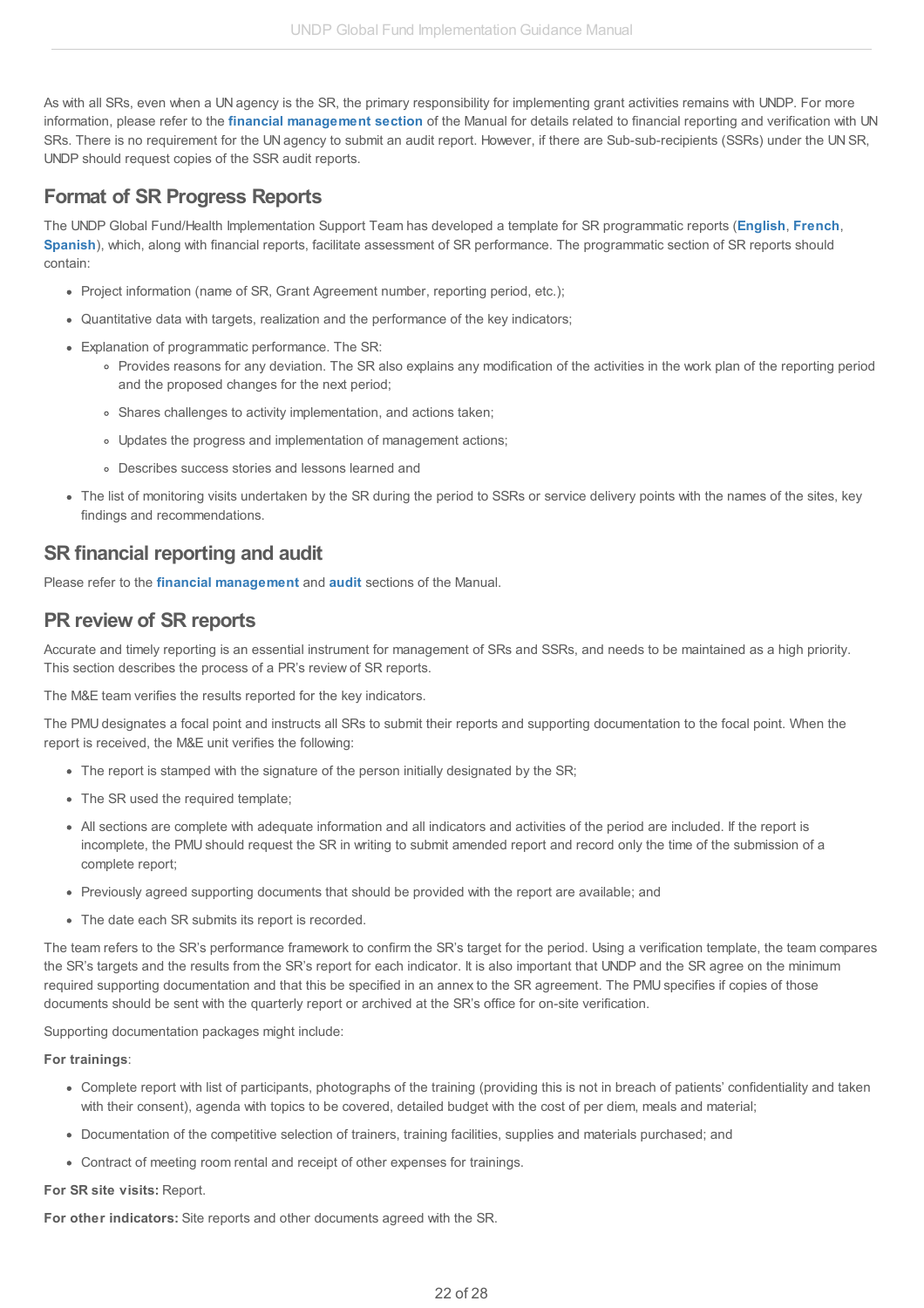It is recommended that the PR retains copies of SR supporting documentation and archives them after the verification. During the verification, the PR will use the supporting documents to:

- Confirm the information reported. For instance, the team will review the reports of the sites visits and analyse the supporting documents of the trainings as already discussed.
- Re-aggregate the results reported for the service delivery points. For indicators such as number of persons currently on antiretroviral therapy (ART), number of people who inject drugs (PWID) reached with prevention activities or number of TB cases notified, the team verifies the table (prepared by the SR) with the list of sites in the SR's network and the list of indicators to verify. The team verifies the number reported using the original report of each site. The team recalculates the total for each indicator and transcribes it to the verification template. The detailed table of verification is an important document that should be annexed to the verification report. The PMU can refer to those tables to quickly provide information about a specific indicator when sites data are required for future Local Fund Agent sites verification or audit. Depending of the report format of the sites, the PMU decides if a copy of all site reports is required at the PMU.

For national indicators, the national programme (usually engaged as an SR) should be able to provide disaggregated data for each indicator.

After the verification, the team compares its findings to the data submitted by the SR. For each indicator where the team found a discrepancy, the result is recalculated together with the SR representative. Both discuss possible explanations for the discrepancy and agree on the final number to report. Based on the SR explanations, the team makes comments about reasons for the difference (a site report was not available when the SR submitted its report, calculation error, etc.).

During the verification, the team reviews SR performance and discusses with the SR the corrective actions or plans for accelerated implementation, when required. The SR should archive the sites reports and other supporting documents for future verifications.

When feasible and for SRs contributing a substantial part of grant results, the PR meets with the SR contact person to discuss the challenges to activity implementation during the reporting period, as well as the progress and implementation of management actions from previous periods.

The PR's functional units (e.g. finance, M&E, programme) discuss each SR and cross-check information; for instance, the utilization of the funds for a training without any information provided on training implementation in the programmatic report; or the implementation of site visits without the utilization of funds related to this activity. Should there be any inconsistencies between financial and programmatic verification reports, the PR explores further and discusses with the SR.

A **[Management](http://api.undphealthimplementation.org/api.svc/proxy/https://intranet.undp.org/unit/bpps/hhd/GFpartnership/UNDPasPR/Subrecipient Management/Template for Management Letter to SRs (English).docx?Web=1) Letter** (**[French](http://api.undphealthimplementation.org/api.svc/proxy/https://intranet.undp.org/unit/bpps/hhd/GFpartnership/UNDPasPR/Subrecipient Management/Template for Management Letter to SRs (French).docx?Web=1)** and **[Spanish](http://api.undphealthimplementation.org/api.svc/proxy/https://intranet.undp.org/unit/bpps/hhd/GFpartnership/UNDPasPR/Subrecipient Management/Template for Management Letter to SRs (Spanish).docx?Web=1)** templates also available) is then issued to the SR to inform them of the results of the verification and analysis of SR programmatic and **[financial](http://undphealthimplementation.org/functional-areas/financial-management/sub-recipient-management/detailed-steps-in-verification-and-monitoring-of-sr-financial-reports-and-records/) reports** and to issue recommendations for actions to address key findings.

### <span id="page-22-0"></span>**Sub-recipient funding requests**

SRs request funds for the next quarter when they submit their progress reports to the UNDP CO, except for the first funding request. The first funding instalment is provided to the SR as an advance so that implementation of activities can be initiated, on the basis of the SR agreement requested through the Face Form. The second and subsequent disbursements are advanced on a quarterly basis following review of the financial and programmatic reports for the previous quarter. Total disbursement for the fiscal year should not exceed the approved annual work plan and budget.

Although quarterly SR budgets are agreed upon as part of SR agreement, the budgeted amount presents only a ceiling. The disbursement amount depends on the approved realistic forecast and the overall programmatic and financial performance, taking into account any corrective measures the SR is proposing for the upcoming period. If the UNDP CO's analysis shows that an SR is not performing according to the SR agreement, the UNDP CO communicates required corrective actions to the SR in a quarterly Management Letter. The CO and SR should work together to address these deficiencies. Future funding requests may be halted, reduced or made contingent upon corrective measures being implemented. A decision on contract extension or termination of an SR agreement is based on performance monitoring.

Depending on an assessment of programme needs, risk assessment and the nature of activities, the UNDP CO can decide to provide funds to SRs over shorter time-frames than requested. SRs assessed as having weak financial management capacity should be given smaller instalments of funds more frequently, or given funds in connection with carrying out specific activities. Finally, for SRs with weak financial management capacity, UNDP can apply direct payment modality.

Prior to accepting an SR disbursement request, the UNDP CO should verify that at least 80 percent of the funds provided to the SR in the previous disbursement have been utilized, and that 100 percent of all disbursements before the previous disbursement have been spent in accordance with the SR agreement. No new funds should be given to an SR for any of the activities it is implementing until the previously allocated funds have been utilized according to these rules. The UNDP CO may require that the SR refunds any funds that have been used to finance goods or services not stipulated in the SR agreement, within 15 days of the request. Otherwise, all unspent SR funds must be returned to UNDP within three months after the expiry of the agreement. For details related to financial verification of SR reports, please refer to the **financial [management](http://undphealthimplementation.org/functional-areas/financial-management/sub-recipient-management/detailed-steps-in-verification-and-monitoring-of-sr-financial-reports-and-records/) section** of the Manual. In view of the importance that some SRs play in achieving strong grant performance, UNDP CO should identify key activities that should continue irrespective of the rate of funds' liquidation. In this scenario, the UNDP CO may consider moving to direct implementation to allow key activities to continue, while supporting the SR in accounting for the previously disbursed funds.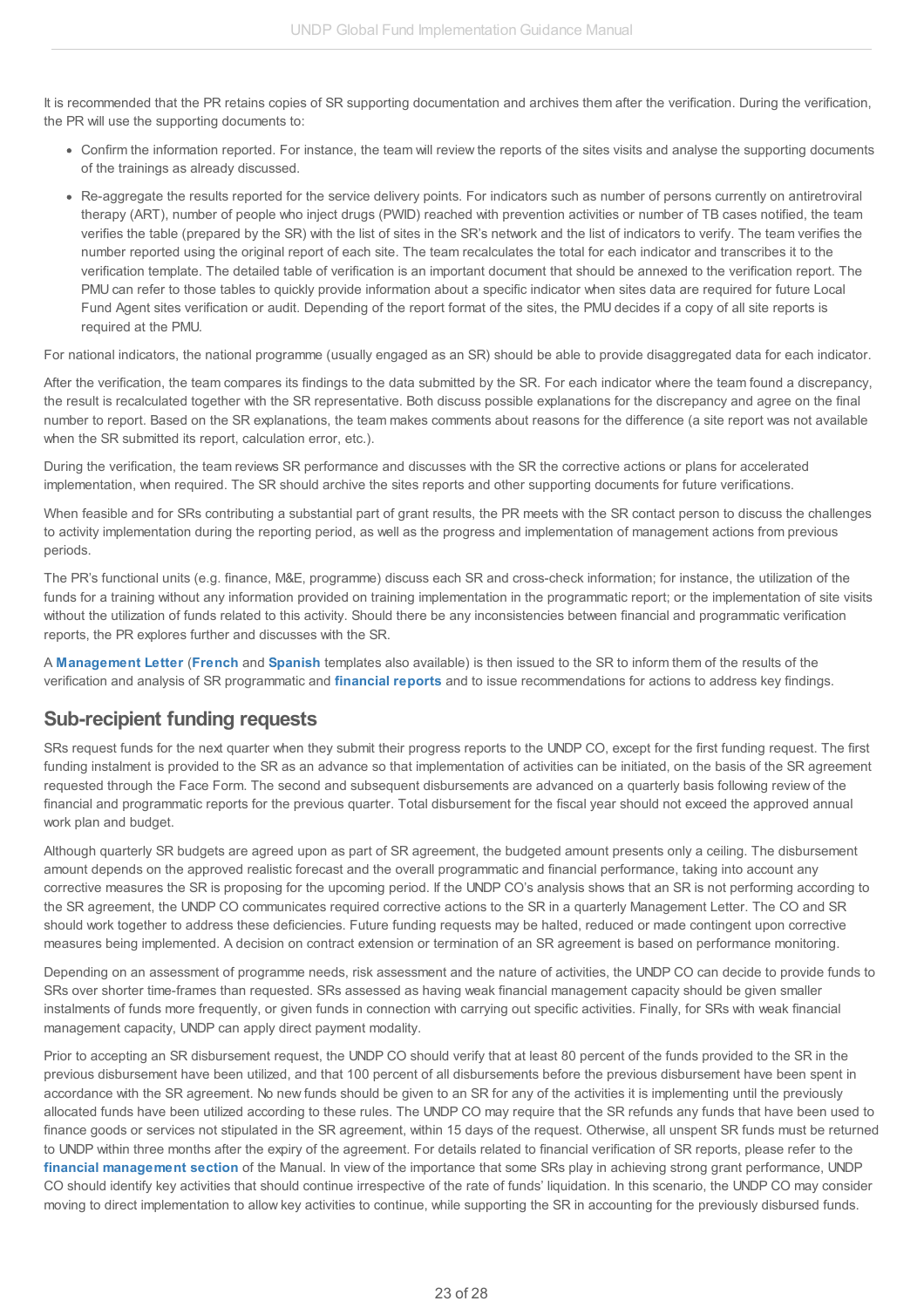For SRs with a high burn rate, and where there is a risk that critical activities will not be implemented due to lack of funds between the end of the quarter and until UNDP's next disbursement, the SRs can request another disbursement as soon as 80 percent of a previous disbursement and 100 percent of all earlier disbursements are liquidated, even if that happens well before the end of the quarter. When seeking further funding, the SR must follow the standard requirements stated in the SR agreement, and in particular submit a financial report to UNDP, showing the liquidated funds. This report along with all other relevant information is verified by the UNDP Project Management Unit, recorded in Atlas, and a new disbursement is processed for the next quarterly period. At the end of the relevant quarter, the SR is required to report to UNDP on the liquidation of the 20 percent balance. This arrangement ensures that SRs with high delivery rates always have sufficient cash flow on hand.

# <span id="page-23-0"></span>**Ongoing Monitoring of Sub-recipient Activities**

Monitoring is the ongoing routine tracking of key elements of Sub-recipient (SR) performance through review of regular reports and on-site observation. Evaluation is the point-in-time assessment of the outcomes of the program against its objectives. Monitoring and evaluation (M&E) provide the PR with the information needed to make evidence-based decisions for programme management and improvement as well as SR funding requests.

The Principal Recipient (PR) should have a strong M&E system in place to continually monitor the implementation of SR activities and assess SR project progress against intended results. Therefore, in addition to the team organization discussed previously, the Project Management Unit (PMU) should:

- Assure that data collection tools are available to allow collection of information for all indicators;
- Evaluate the adequacy of the PR's PMU staff in regard to the SR sub-projects implemented;
- Have a quarterly monitoring visit plan and implement supervision visits;
- Keep records of all project documents (SR reports and supporting documents, PMU verification reports, monitoring visits etc.). The PMU should establish an archiving system where information regarding the PR's management of each SR can be easily accessed;
- Have regular (at least quarterly) meetings of all PMU focal points covering one SR (e.g. in programme, finance, supply chain, audit etc.) to review the SR's progress and decide if any corrective actions are required; and
- Communicate with the SRs about the PMU's findings and requirements and SRs challenges. Each quarter following the SR performance review, the PMU is advised to organize a meeting in which all SRs share their performance and challenges. The UNDP Country Office (CO) also presents the overall programmatic and financial achievement and other important issues for the period (follow up of audit findings, timeliness of reports). This is an opportunity to discuss challenges and learn about successful implementation strategies.

## <span id="page-23-1"></span>**Integrated Site Visits**

Visits to Sub-recipient (SR) facilities or service delivery points are important to ensure that programmatic activities are implemented as intended and to required quality, that funds and physical items provided through the SR agreement are being used and maintained according to the agreement and that record-keeping is up to date. Site visits include access to all items and documentation related to the Global Fundfinanced activity, as well as discussions with key SR personnel and grant beneficiaries. Taking into account limited resources for site visits, the Project Management Unit (PMU) prepares the site visit plan using a risk-based approach. Each quarter, the PMU updates its monitoring visit plan based on the findings of previous visits to follow up, specific indicators to validate, the importance of the sites (number of clients/patients), volume of funds and commodities managed by specific SRs and other additional information. It is advisable for the PMU to share a monthly calendar of site visits with the National Programme and encourage the realization of joint visits.**[\[1\]](#page-3-2)** The PMU also informs the SR in advance of the planned visit in order to assure the on-site presence of the needed staff and encourage the SR to facilitate access to and discussion to beneficiaries to obtain their feedback on the programme. In case one SR implements the programme in numerous locations or through Subsub-recipients (SSRs), it is the SR's responsibility to plan for field monitoring and supervision visits. Based on the SR's quarterly site visits calendar, the PMU might decide to join a SR during the SR's visit in certain challenging sites. The main findings of the site visit should be discussed with the staff in place. A complete monitoring visit report should be shared with the SR and ideally with the national programme.

The Principal Recipient (PR) should prioritize integrated site visits that aim to supervise different aspects (monitoring and evaluation (M&E), health products management, programme, asset management) during one visit. The format of an integrated site visit report includes different sections:

#### **A. An update of the previous visit's recommendations**

Before the visit, the PMU should review the reports of the previous visits and note the recommendations that were not fulfilled in order to follow up during the planned mission. It is good practice for the PR to maintain an Excel file to compile the main recommendations of all visits. Before a new visit, the team should consult the file in order to follow up on the previous recommendations during the planned visit. After undertaking the site visit, the team should update the status of the previous recommendations and provide new ones. This file allows monitoring the challenges and progress over time. At the site, the team should note the actions taken in regard to each recommendation and update its status. The report of the mission will end with new recommendations and timeline.

#### **B. Monitoring and Evaluation**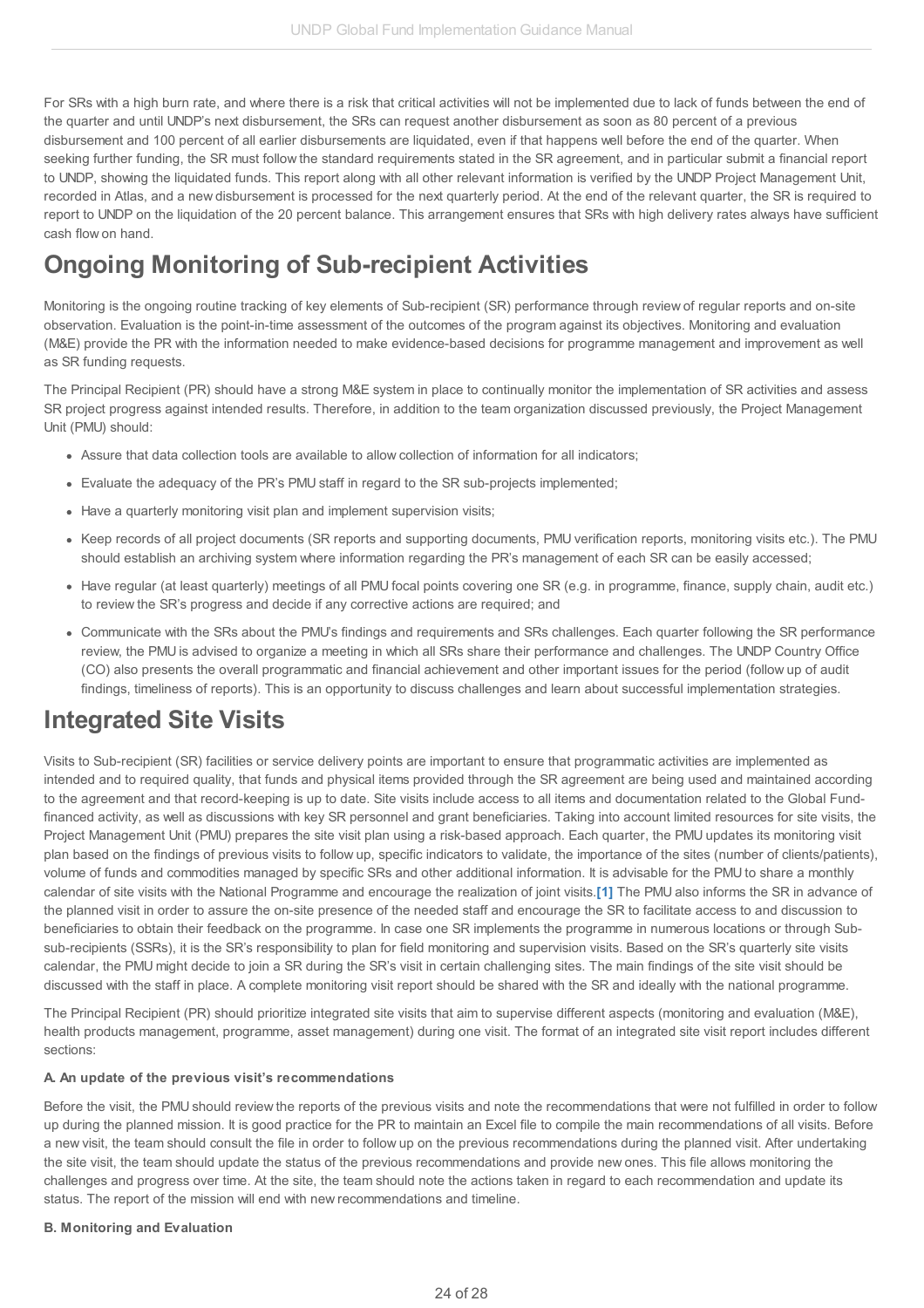### **Verification of the availability of data-collection and reporting forms and tools**:

For each program, whenever available, the site should use the national forms and tools or, in cases where national tools are not available, prescribed grant-specific tools to collect and report against the indicators. For specific project-related activities, data collection tools should be harmonized in the facilities implementing the same activity.

#### **C. Data quality assessment**:

As performance-based funding projects, the disbursements of Global Fund's projects are tied to the results obtained. Therefore, the quality of data collected and reported are important for programme management.

At site level, the team assesses the percentage of availability, timeliness and completeness of the reports. Using the data sources, the team recounts the data and compares the verified data to the site's report for each indicator selected.

#### **D. Health product management**

The verification of the pharmaceutical system management at site level is part of the activities required to assure the quality of the products that reach the patients. The UNDP Country Office (CO) verifies:

- The availability of procedures for drug management and inventory;
- The availability of the report of the last supervision visit and status of previous recommendations;
- The storage conditions, drug management and security of the pharmacy;
- Stock levels at the moment of the visit and any stock issues in the previous period; and
- The comparison between number of patients covered and consumption of health products

#### **E. Laboratory**

The assessment of the laboratory system assures that the system in place guarantees the reliability of laboratory results. In addition to the supervision of the environment in which the services are provided, the UNDP CO verifies:

- The availability of tests procedures and laboratory registers up to date;
- The training of designated laboratory technicians;
- The availability of the report of the last lab supervision visit; and
- The stock of laboratory consumables and reagents since the last visit

#### **F. Programme quality assessment**

The programme assessment's objective is assuring the quality of services delivered. During the data validation, the team should hold discussions with the service providers responsible for the services related to the selected indicators. The team requests information about service provision organization, the system in place to ensure optimal service quality, and the application of national guidelines. The team also notes the service provider's thoughts on challenges, the adequacy of resources (human, laboratory, drug management etc.) and in general, the factors that might have impeded or enhanced service performance.

When possible, it is advisable for the team undertaking the monitoring visit to talk with beneficiaries and inquire about their experience with the provided services: accessibility, waiting time, interaction with service provider, privacy.

At the end of the visit, the team should verify that:

- A copy of the national treatment guidelines is available;
- The algorithms of treatment and drug regimens are posted in the examination rooms;
- There is a procedure for recording adverse effects of medicines; and
- The health staff was trained

For monitoring visits for prevention services, the visit should check the number of times beneficiaries are 'reached' and how services are delivered to them. Although outreach workers or health facilities may provide condoms or needles and syringes as part of prevention services, the quality of the services provided may be assessed in terms of the percentage of clients with regular/recurring visits; provision of information about the importance of consistent condom use; the importance of safe injections and the benefits of HIV testing. Another important aspect of monitoring visits is looking at referrals of clients to other services (for example for sexually transmitted infections (STI), testing and counselling or provision of antiretrovirals (ART)).

**[\[1\]](#page-2-7)** In general UNDP encourages joint monitoring visits; however, depending on the environment and sensitivities around key populations, in some instances UNDP will have better access to target beneficiaries without the presence of national disease programme representatives.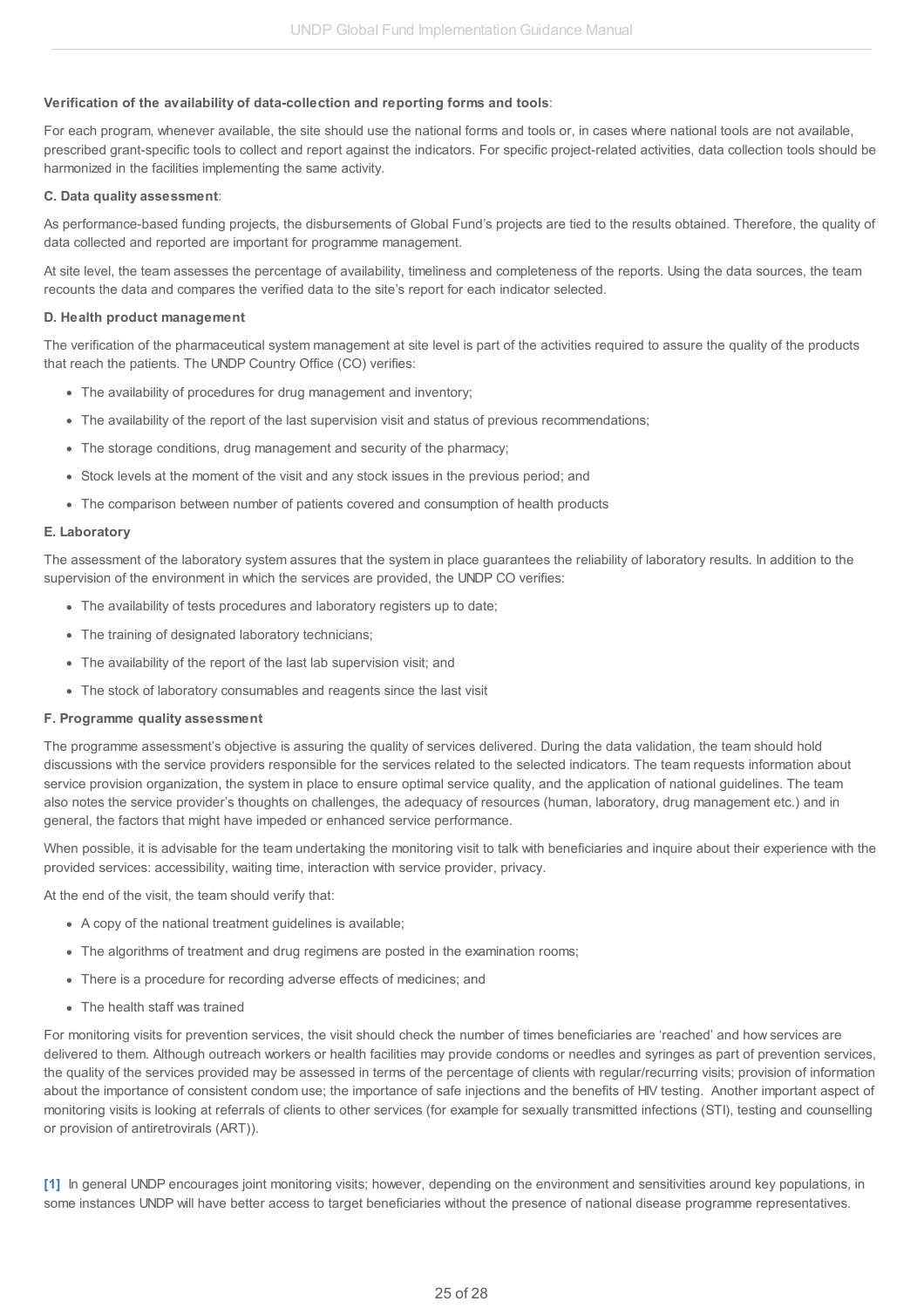# <span id="page-25-0"></span>**Monitoring Sub-recipient Training Activities**

Training activities organized by Sub-recipients (SRs) pose a particular risk to the Principal Recipient (PR) in terms of both possible fraud and inefficient use of funds. Before the training is delivered, the PR's team should verify that:

- The training is included in the SRs approved work plan/budget and Global Fund-approved training plan.
- In addition to the general information about the training, the SR should provide:
	- Location and date of the training;
	- Profile and number of participants (health care professionals, non-governmental organization (NGO) staff, teachers, lab technicians, youth);
	- Agenda with topics to be covered; and
	- Detailed budget with the costs of per diem, meals and material.

With the quarterly report, the SR should submit a training report and supporting documentation for every training delivered during the period. The Programme Management Unit (PMU) should ensure that:

- The expenses were done accordingly to the approved terms of reference (TORs);
- There was a competitive and well-documented approach to the selection of trainers, training facilities, supplies and materials purchased;
- If there is a government institution mandated to provide trainings, the trainers should not receive fees for activities which are part of their terms of reference, but can be reimbursed for travel cost and receive per diem;
- Per diems were provided according to the Global Fund- and PR-approved budgets; and
- The targeted participants attended the training. The PMU verifies the list of participants and compares the profile of the attendees to the required participant profile previously submitted. The list of participants should include information such as name, telephone number, email, institution, title (e.g. administrator, programme coordinator, programme assistant), and qualification (e.g. nurse, doctor, economist, lab technician). The PMU might prepare a database with all the information to reduce the risk of multiple participations on the same topic. In addition to its use for verification purpose, such a database is very useful in providing information and overview of trained service providers and facilitating planning. The PMU might confirm the attendance of a participant during site visits.

## <span id="page-25-1"></span>**Sub-recipient Performance Management**

Sub-recipient (SR) progress reporting, composed of financial and programmatic reports, and other collected information, should show satisfactory management and use of Global Fund resources before the UNDP Country Office (CO) can disburse funds requested for the upcoming period.

To evaluate the overall performance of the SRs, as part of progress reporting for a given period, the Programme Management Unit (PMU) must take into account all information available for the reporting period, which usually includes:

- The programmatic performance against the agreed targets;
- The findings of Principal Recipient (PR) monitoring visit;
- The fulfilment of the management actions/capacity assessment recommendations;
- Financial and asset management. Other criteria are included in the overall performance evaluation: Fund utilization in accordance with the request for funding, unauthorized use of funds, severity of audit findings and inventory and asset management by the SR also influence the performance evaluation;
- The PR should cross-check the financial and programmatic information for consistency, e.g. by comparing the financial delivery rate and programmatic performance in key areas and clarifying any inconsistencies; and
- Fulfilment of SR audit management actions. The PR should ensure that SRs implement all audit recommendations to address the issues identified by the audit, particularly weaknesses in internal controls and systems.

The UNDP Global Fund/Health Implementation Support team has developed a template (**[English](http://api.undphealthimplementation.org/api.svc/proxy/https://intranet.undp.org/unit/bpps/hhd/GFpartnership/UNDPasPR/Subrecipient Management/SR Programmatic Report Template (English).docx)**, **[French](http://api.undphealthimplementation.org/api.svc/proxy/https://intranet.undp.org/unit/bpps/hhd/GFpartnership/UNDPasPR/Subrecipient Management/SR Programmatic Report Template (French).docx)**, **[Spanish](http://api.undphealthimplementation.org/api.svc/proxy/https://intranet.undp.org/unit/bpps/hhd/GFpartnership/UNDPasPR/Subrecipient Management/SR Programmatic Report Template (Spanish).docx)**) for the SR programmatic report. Please refer to the **financial [management](http://undphealthimplementation.org/functional-areas/financial-management/sub-recipient-management/detailed-steps-in-verification-and-monitoring-of-sr-financial-reports-and-records/)** section of this Manual for guidance on financial reporting.

In addition, the **SR [Performance](http://api.undphealthimplementation.org/api.svc/proxy/https://intranet.undp.org/unit/bpps/hhd/GFpartnership/UNDPasPR/Subrecipient Management/SR Performance Evaluation Tool_Feb 2015.xlsx) Evaluation Tool** can be used to assess and track over time the quality of work of SRs in the areas of reporting, monitoring, programmatic performance, funds utilization, audits, inventory and asset management and capacity to implement management actions.

### <span id="page-25-2"></span>**Performance improvement measures**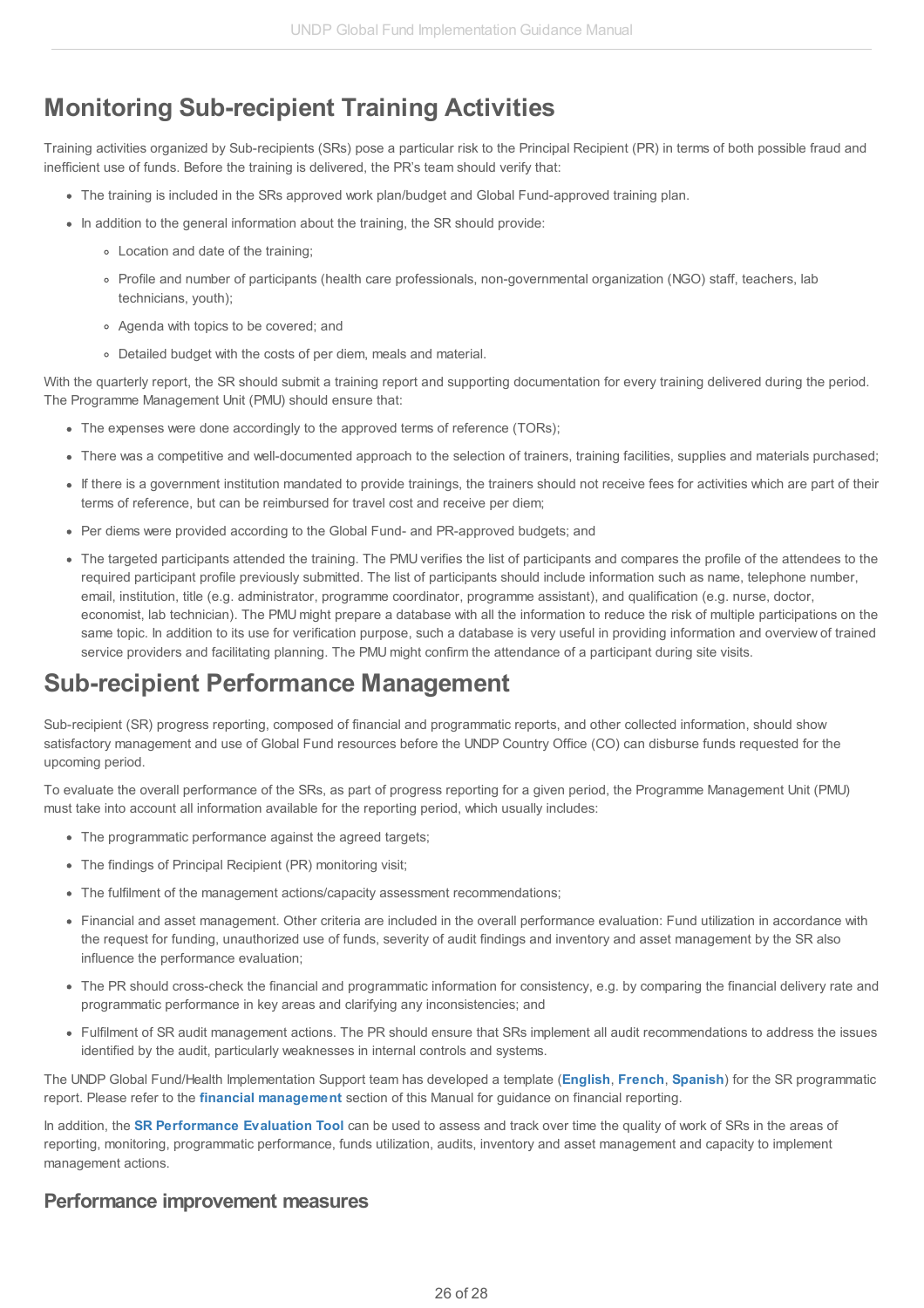When the PR's monitoring reveals that the SR is not achieving its objectives or facing difficulties in adequately managing resources, some corrective actions can be taken. The actions listed are initial measures to strengthen management and address irregularities in financial reporting at the SR level when the issues do not yet warrant the launch of an investigation:

- Reduce the size and increase the frequency of advances (if quarterly, make them monthly), and intensify the scrutiny of financial reporting.
- If the SR is not providing satisfactory financial reporting on advances, consider switching to direct payment to vendors. However, direct payments carry their own risks in terms of accountability and oversight, which need to be carefully considered.
- If the SR's financial reporting is more seriously inadequate or gives initial indications of irregularities, freeze further disbursement and send a management letter with conditions that need to be met before disbursements can resume. If there are stronger indications of irregularities, consider **[suspending](http://undphealthimplementation.org/functional-areas/legal-framework/agreements-with-sub-recipients/) or terminating the SR agreement** and alert UNDP Office of Audit and Investigations (OAI) in consultation with the Global Fund/Health Implementation Support Team.
- Intensify the scrutiny of the programmatic and financial reporting of advances, as this provides a key opportunity to identify problems with unsupported expenditures or other expenditure anomalies, and provides an opportunity to then stop further advances if deemed necessary.
- If it is determined that the SR has weak contract management or M&E capacity, ensure that the SR does not engage Sub-sub-recipients (SSRs).
- Consider risk management between the PR and the SR, and whether there should be a change in PR staff dealing with specific SRs over time to bring a fresh perspective to managing those SRs.
- Ensure that each responsibility contracted to the SR has an effective performance indicator against which the SR must report. Consider undertaking spot checks on the accuracy of the SR's reporting.
- For high-risk one-off activities by SRs such as training, COs should monitor directly (send someone along and check that the appropriate training function took place to the agreed standard).
- Undertake spot checks, the frequency of which should be related to risks which themselves may vary according to the geography of the SR's operations. Spot checks should not be announced in advance and may be linked with other missions.
- Follow up closely on audit findings, and link further disbursement to their implementation.
- If other performance improvement measures did not yield results, consider contract termination.

## <span id="page-26-0"></span>**Managing Risks Related to Sub-recipients**

Risk management is a set of coordinated activities to direct and control a programme with regard to risk, while risk is defined as an effect of uncertainty on objectives. All project plans, including those for Sub-recipient (SR) sub-projects, are based on certain assumptions, for example that the SR will fulfil conditions related to capacity development activities to address weaknesses identified during the capacity assessment.

By signing the **Grant [Agreement](http://undphealthimplementation.org/functional-areas/legal-framework/the-grant-agreement/)** the PR accepts the responsibility of managing the grant(s), including related risks. When a Principal Recipient (PR) engages other entities (i.e. SRs) to implement grant activities, it retains accountability for any risks related to the SRs, including their Sub-sub-recipients (SSRs) where applicable. Therefore, the PR should undertake a robust assessment of SRs' capacity and any related risks and address any issues accordingly.

The following issues should be considered when managing SR-associated risks:

- SR capacity assessment prior to contracting is essential to identify weaknesses that may prevent the SR from reaching the agreed targets.
- As the SR implements the activities in line with the SR agreement, the PR can reassess the capacity of the SR, from time to time. This enables assessing whether the agreed capacity development measures had the anticipated outcome, especially if the assessment was positive with reservations.
- Capacity in smaller organizations often hinges on the competence of a few key individuals. Therefore, staff turnover at SR level is a common major risk and should be monitored so staff transition and induction of new staff can be planned.
- Engagement of SSRs carries additional risk, as the PR is ultimately responsible for SSRs (including their ability to reach agreed objectives and their use of grant resources) while having only indirect control over them, through its management of SRs.

### <span id="page-26-1"></span>**Responses to materialized risks**

Should the PR notice weak SR performance and weak fiduciary controls, it would normally implement performance improvement measures. In cases of repeated issues, the performance improvement measures have not yielded results and/or the UNDP Country Office (CO) identifies more serious indications of unsatisfactory reporting or potential irregularities, the following actions are recommended:

• Inform the Global Fund/Health Implementation Support Team, to obtain guidance and support;